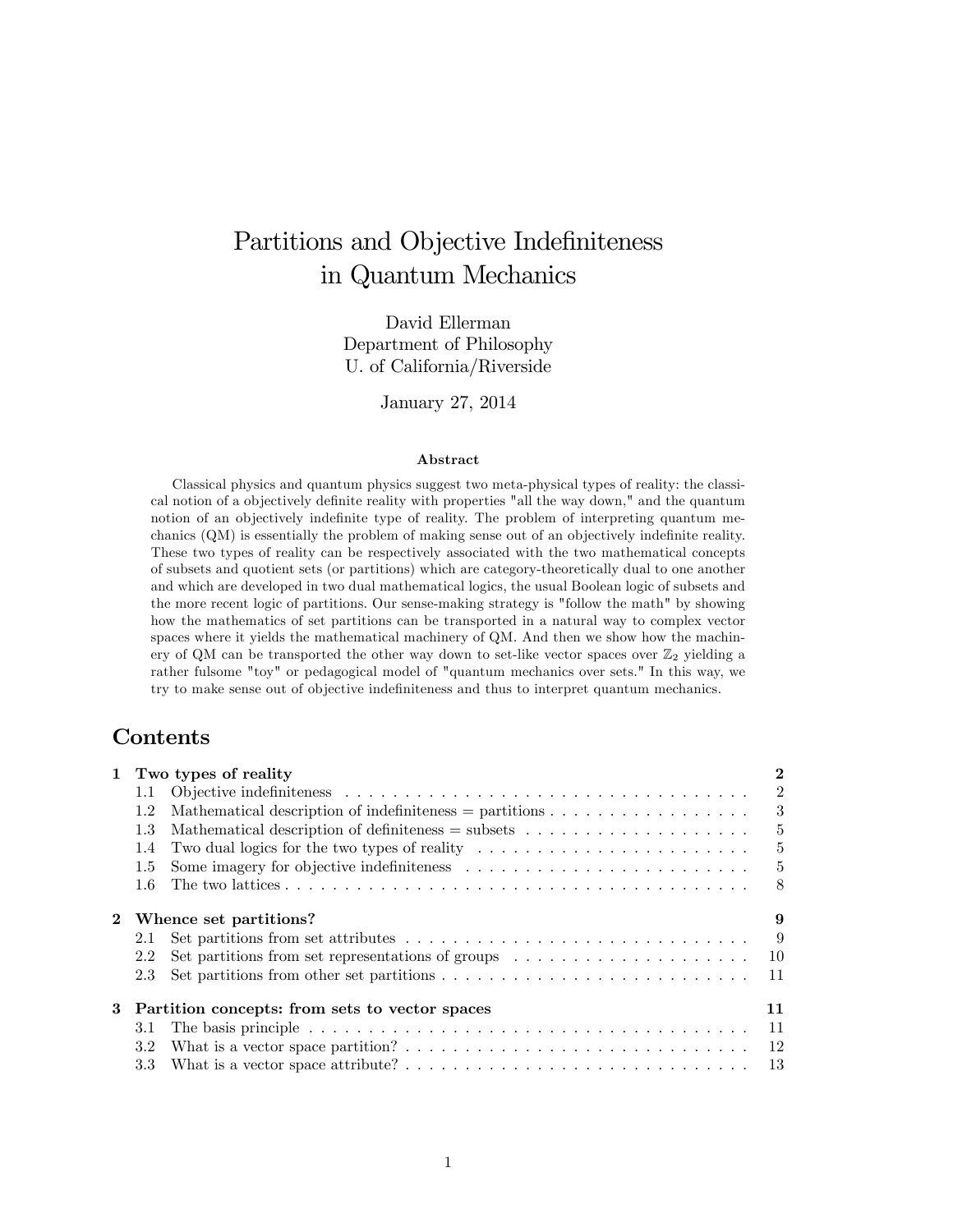| 4 | Whence vector-space partitions?                                                                                            | 13 |  |  |
|---|----------------------------------------------------------------------------------------------------------------------------|----|--|--|
|   | Vector-space partitions from vector-space attributes $\dots \dots \dots \dots \dots \dots$<br>4.1                          | 13 |  |  |
|   | Vector-space partitions from vector-space representations of groups $\dots \dots \dots$<br>4.2                             | 13 |  |  |
|   | Vector-space partitions from other vector-space partitions $\dots \dots \dots \dots \dots$<br>4.3                          | 15 |  |  |
| 5 | "Quantum Mechanics" over sets                                                                                              | 17 |  |  |
|   | 5.1                                                                                                                        | 17 |  |  |
|   | 5.2                                                                                                                        | 17 |  |  |
|   | 5.3                                                                                                                        | 18 |  |  |
|   | $5.4^{\circ}$                                                                                                              | 19 |  |  |
|   | $5.5^{\circ}$                                                                                                              | 19 |  |  |
|   | The Born Rule business is a series in the series in the series in the series of the Sorrator in the Series in the S<br>5.6 | 19 |  |  |
|   | 5.7                                                                                                                        | 20 |  |  |
|   | Completeness and orthogonality of projection operators $\dots \dots \dots \dots \dots$<br>5.8                              | 20 |  |  |
|   | Measurement in QM/sets $\dots \dots \dots \dots \dots \dots \dots \dots \dots \dots \dots \dots \dots \dots$<br>5.9        | 21 |  |  |
|   |                                                                                                                            | 22 |  |  |
|   | 5.11 A glance back at full $QM \dots \dots \dots \dots \dots \dots \dots \dots \dots \dots \dots \dots \dots \dots$        | 22 |  |  |
|   | 6 Final remarks                                                                                                            | 23 |  |  |

# 1 Two types of reality

# 1.1 Objective indefiniteness

From the beginning of quantum mechanics, there has been the problem of interpretation, and, even today, the variety of interpretations continues to multiply [23]. Our thesis in this paper is that mathematics (including logic) can be used to attack the problem of interpretation since mathematics itself contains a very basic duality that can be associated with two meta-physical types of reality:

- 1. the common-sense notion of objectively definite reality assumed in classical physics, and
- 2. the notion of objectively indefinite reality suggested by quantum physics.

The "problem" of interpreting quantum mechanics (QM) is essentially the problem of making sense out of the notion of objective indefiniteness.

The approach taken here is to follow the lead of the mathematics of partitions, first for sets (where things are relatively "clear and distinct") and then for complex vector spaces where the mathematics of full QM resides.

There has long been the notion of subjective or epistemic indefiniteness ("cloud of ignorance") that is slowly cleared up with more discrimination and distinctions (as in the game of Twenty Questions). But the vision of reality that seems appropriate for quantum mechanics is objective or ontological indefiniteness. The notion of objective indefiniteness in QM has been most emphasized by Abner Shimony ([37], [38], [39]).

From these two basic ideas alone  $-$  indefiniteness and the superposition principle  $-$  it should be clear already that quantum mechanics conflicts sharply with common sense. If the quantum state of a system is a complete description of the system, then a quantity that has an indefinite value in that quantum state is objectively indefinite; its value is not merely unknown by the scientist who seeks to describe the system. [37, p. 47]

The fact that in any pure quantum state there are physical quantities that are not assigned sharp values will then mean that there is *objective indefiniteness* of these quantities. [39, p. 27]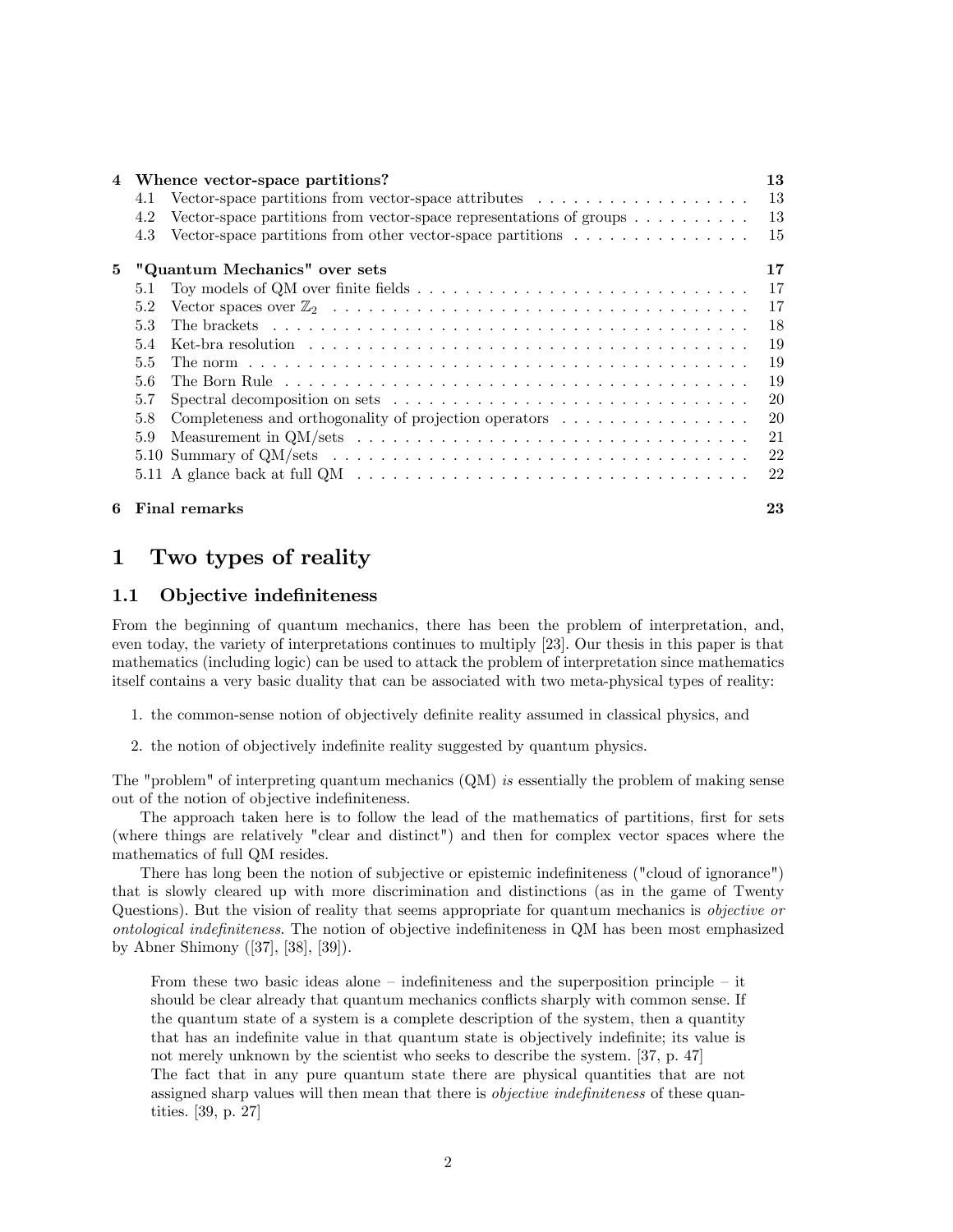The view that a description of a superposition quantum state is a complete description means that the indefiniteness of a superposition state is in some sense objective or ontological and not just subjective or epistemic.

In addition to Shimony's "objective indefiniteness" (the phrase used here), other philosophers of physics have suggested related ideas such as:

- Peter Mittelstaedt's "incompletely determined" quantum states with "objective indeterminateness" [34],
- Paul Busch and Greg Jaeger's "unsharp quantum reality"  $[4]$ ,
- Paul Feyerabend's "inherent indefiniteness" [18],
- Allen Stairs' "value indefiniteness" and "disjunctive facts" [40],
- E. J. Lowe's "vague identity" and "indeterminacy" that is "ontic" [30],
- Steven French and Decio Krause's "ontic vagueness" [20],
- Paul Teller's "relational holism" [42], and so forth.

Indeed, the idea that a quantum state is in some sense "blurred" or "like a cloud" is now rather commonplace even in the popular literature. The problem of making sense out of quantum reality is the problem of making sense out of the notion of *objective* indefiniteness that "conflicts sharply with common sense."

## 1.2 Mathematical description of indefiniteness  $=$  partitions

How can indefiniteness be depicted mathematically? The basic idea is simple; start with what is taken as full definiteness and then factor or quotient out the "surplus" definiteness using an equivalence relation or partition.

Starting with some universe set U of fully distinct and definite elements, a partition  $\pi = \{B_i\}$ (i.e., a set of disjoint blocks  $B_i$  that sum to U) collects together in a block (or cell)  $B_i$  the distinct elements  $u \in U$  whose distinctness is to be ignored or factored out, but the blocks are still distinct from each other. Each block represents the elements that are the same in some respect (since each block is an equivalence class in an equivalence relation on  $U$ ), so the block is indefinite between the elements within it. But different blocks are still distinct from each other in that aspect.

**Example 1** Consider the calculation of the binomial coefficient  $\binom{N}{m} = \frac{N!}{m!(N-m)!}$ . The idea is to count the number of m-ary subsets of an N-ary set ( $m \leq N$ ) where the different orderings of the otherwise same m-ary subset are surplus that need to be factored out. The method of calculation is to first count the number of possible orderings of the whole N-ary subset which is  $N! = N(N-1)...(2)$  (1). Then we want to quotient out the cases that are distinct only because of different orderings. For any given ordering of the  $N$  elements, there are m! ways to permute the first m elements in the given ordering-leaving the last  $N-m$  elements the same. Thus we take the first quotient by identifying any two of the N! different orderings if they differ only in a permutation of those first m elements. Since there are m! such permutations, there are now  $N!/m!$  equivalence classes or blocks in the resulting partition of the  $N!$  orderings. But these equivalence classes still count as distinct the different orderings of the last  $N-m$  elements so we further identify blocks which just have a permutation of the last N – m elements to make larger blocks. Then the result is  $\binom{N}{m} = \frac{N!}{m!(N-m)!}$  blocks in the partition which is the number of m-element subsets (which equals the number of  $N - m$ -element subsets) out of an N-ary set disregarding the ordering of the elements.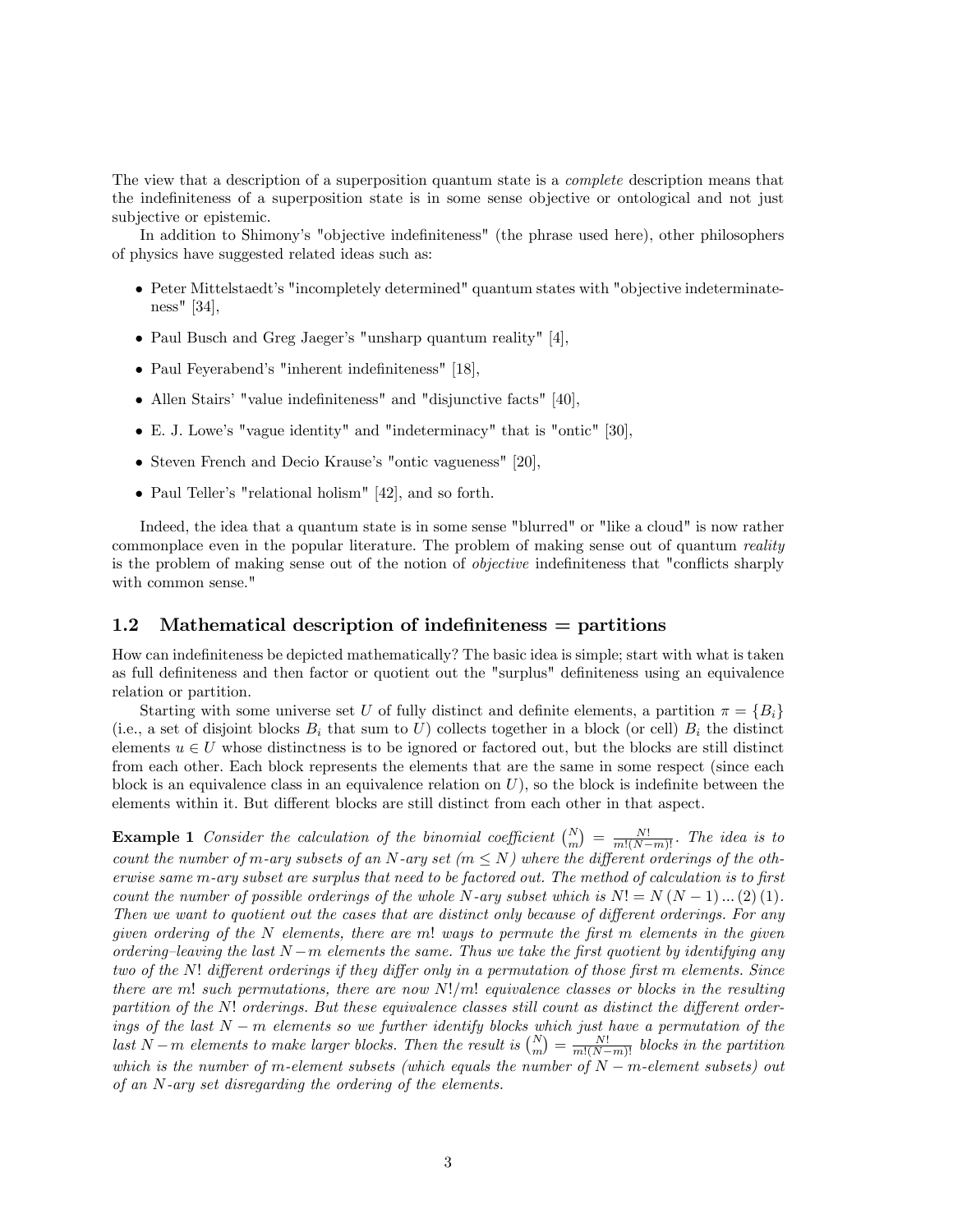In this example, the set of fully determinate alternatives are the  $N!$  orderings of the N-element set. Then to consider the subsets of determinate or definite cardinality  $m$  (and thus the complementary subsets of definite cardinality  $N - m$ , we must quotient out the number of possible orderings m! and  $(N-m)!$  to render the ordering of the elements in the subsets indefinite or indeterminate.

**Example 2** To be concrete, consider a set  $\{a, b, c, d\}$  of  $N = 4$  elements so the universe U for fully distinct orderings has  $4! = 24$  elements  $\{abcd, abdc, ...\}$ . How many 2-element subsets are there? The first quotient groups together or identifies the orderings which only permute the first  $m = 2$ elements so two of the blocks in that partition are  $\{abcd, bacd\}$  and  $\{abdc, badc\}$ , and there are  $N!/m! = 24/2 = 12$  such blocks. Each block has the same final  $N - m = 2$  elements in the ordering so we further identify the blocks that differ only in a permutation of those last  $N-m$  elements. One of the blocks in that final partition is {abcd, bacd, abdc, badc} and there are  $\frac{N!}{m!(N-m)!} = \frac{24}{(2)(2)} = 6$ such blocks with four elements in each block. Each block is distinct from the other blocks in the first m elements and in the last  $N-m$  elements of the orderings in the block so the block count is just the number of subsets of m elements (which equals the number of  $N-m$  elements as well) where each block is indefinite as to the ordering of elements within the first  $m$  elements and within the last  $N - m$  elements.

Hermann Weyl makes the same point using an example slightly more complicated than the binomial coefficient. He starts with a set or "aggregate  $S \dots$  of elements each of which is in a definite state"  $[44, p. 239]$  and then considers a partition or equivalence relation whose k blocks or classes  $C_1, ..., C_k$  can be thought of as boxes into which the n elements of S may be placed (some boxes might be empty).

A definite *individual state* of the aggregate S is then given if it is known, for each of the n marks p which distinguish the n elements of  $S$ , to which of the k classes [or boxes] the element marked  $p$  belongs. Thus there are  $k^n$  possible *individual states* of  $S$ . If, however, no artificial differences between elements are introduced by their labels  $p$  and merely the intrinsic differences of state are made use of, then the aggregate is completely characterized by assigning to each class  $C_i$   $(i = 1, ..., k)$  the number  $n_i$  of elements of S that belong to  $C_i$ . [44, p. 239]

Those occupation numbers  $n_i$  would then characterize "the *visible* or *effective state* of the system S." [44, p. 239] Thus Weyl points out that the mathematical treatment of indefiniteness starts with the definiteness given here by the markings p on the n elements distributed between the k boxes  $C_i$ , and then one erases the markings p so the blocks or boxes in the partition have only an occupation number  $n_i$  with no distinctions between the  $n_i$  elements in each box  $C_i$ . When this scheme for representing indefiniteness is applied in quantum mechanics, then it is an objective indefiniteness in that no further differentiation between the elements of a box  $C_i$  is possible.

Since photons come into being and disappear, are emitted and absorbed, they are individuals without identity. No specification beyond what was previously called the effective state of the aggregate is therefore possible. Hence the state of a photon gas is known when for each possible state  $\alpha$  of a photon the number  $n_{\alpha}$  of photons in that state is given (Bose-Einstein statistics of radiation). [44, p. 246]

Thus within QM, the treatment of the indefiniteness due to the indistinguishability of quantum particles of the same type is to artificially treat them as distinct and then collect together or superpose the permutations of the particles that factors out their supposed distinctness (see any QM text such as [9]).

Our point in this section is the general mathematical theme that indefiniteness is described by taking a partition or quotient of the set of definite entities. A partition is a mixture of indefiniteness and definiteness. Each block is indefinite between the elements within it, but the blocks of the partition are distinct from one another.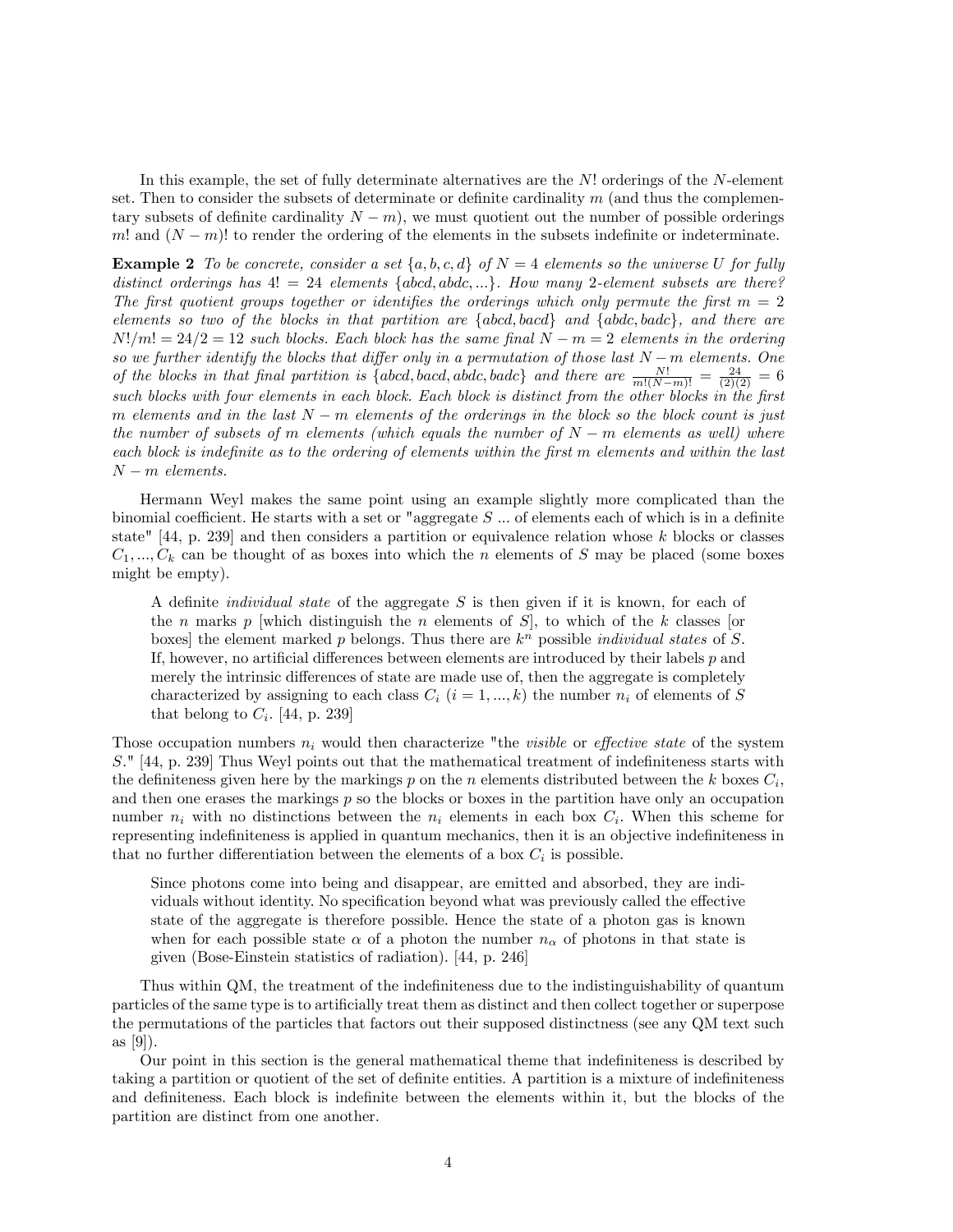# 1.3 Mathematical description of definiteness  $=$  subsets

The common-sense classical view of reality is that it is completely definite or determined and fully propertied "all the way down." Every entity or thing definitely has a property  $P$  or definitely has the property  $\neg P$ . Peter Mittelstaedt quotes Immanuel Kant's treatment of the idea of complete determinateness:

Every thing as regards its possibility is likewise subject to the principle of complete determination according to which if all possible predicates are taken together with the contradictory opposites, then one of each pair of contradictory opposites must belong to it. (Kant quoted in: [34, p. 170])

Given a universe set U, a predicate P is represented by the subset  $S \subseteq U$  of elements that have the property, and the complement subset  $S^c = U - S$  represents the elements that have the property  $\neg P$ .

# 1.4 Two dual logics for the two types of reality

The two mathematical concepts of subsets and partitions are thus associated with two metaphysical types of reality:

- 1. the common-sense notion of objectively definite reality assumed in classical physics, and
- 2. the notion of objectively indefinite reality suggested by quantum mechanics.

Subsets and quotient sets (or partitions) are mathematically *dual* concepts in the reverse-thearrows sense of category-theoretic duality, e.g., a subset is the direct image of a set monomorphism (or injection) while a set partition is the inverse image of an epimorphism (or surjection). This duality is familiar in abstract algebra in the interplay of subobjects (e.g., subgroups, subrings, etc.) and quotient objects. William Lawvere calls the general category-theoretic notion of a subobject a part, and then he notes: "The dual notion (obtained by reversing the arrows) of 'part' is the notion of partition."[29, p. 85]

The logic appropriate for the usual notion of fully definite reality described by subsets is the ordinary Boolean logic of subsets [2] (usually mis-specified as the special case of "propositional" logic). We have seen that the other vision of objectively indefinite reality suggested by QM is mathematically described by quotients set, partitions, or equivalence relations. The Boolean logic of subsets has an equally fundamental dual logic of quotient sets, equivalence relations, or partitions ([12] and [16]). The dual logics are associated with the two visions of reality.

Since our topic is to better understand objective indefiniteness, and thus to interpret QM, we will be developing partitional concepts. There is a natural bridge between set concepts and vectorspace concepts. We will transport partitional concepts across that bridge in both directions. We will see that the mathematics of set partitions can be lifted or transported to complex (inner product) vector spaces where it yields essentially the mathematical machinery of QM (of course, not the specifically physical postulates such as the Hamiltonian or the DeBroglie relationships). The vector space concepts of full QM can be transported back to set-like vector spaces over  $\mathbb{Z}_2$  to yield a "toy" or pedagogical model of "quantum mechanics over sets" or  $QM/sets$  [15]. The traffic in both directions supports the idea of interpreting QM in terms of objective indefiniteness as illuminated by the logic and mathematics of partitions [14].

### 1.5 Some imagery for objective indefiniteness

In subset logic, each element of the universe set  $U$  either definitely has or does not have a given property  $P$  (represented as a subset of the universe). Moreover an element has properties "all the way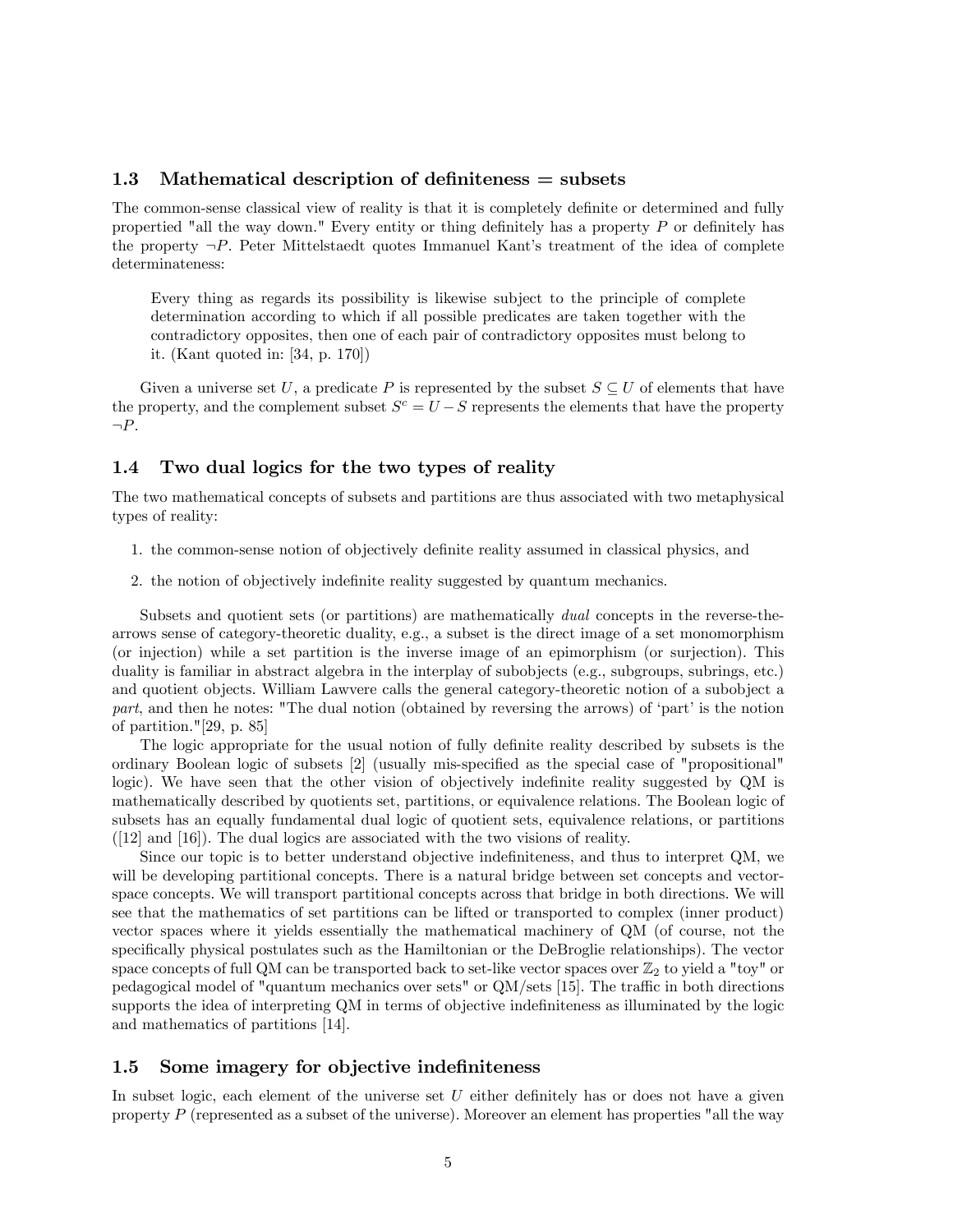down" so that two numerically distinct entities must differ by some property as in Leibniz's principle of the identity of indiscernibles.<sup>[28]</sup> Change takes place by the definite properties changing. For a hound to go from point A to point B, there must be some trajectory of definite ground locations from A to B.

In the logic of partitions, a partition  $\pi = \{B_i\}$  is made up of disjoint blocks  $B_i$  whose union is the universe set U (the blocks are also thought of as the equivalence classes in an equivalence relation). The blocks in a partition have been distinguished from each other, but the elements within each block have not been distinguished from each other by that partition. Hence each block can be viewed as the set-theoretic version of a superposition of the distinct elements in the block. When more distinctions are made (the set-version of a measurement), the blocks get smaller and the partitions (set-version of mixed states) become more refined until the discrete partition  $\mathbf{1} = \{ \{u\} : \{u\} \subseteq U \}$  is reached where each block is a singleton (the set-version of a non-degenerate measurement). Change takes place by some attributes becoming more definite and other (incompatible) attributes becoming less definite. For a hawk to go from point A to point B, it would go from a definite perch at A into a flight of indefinite ground locations, and then would have a definite perch again at  $B$ <sup>1</sup>



Figure 1: How a hound and a hawk go from A to B

The imagery of having a sharp focus versus being out of focus could also be used if one is clear that it is the reality itself that is in-focus or out-of-focus, not just the image through, say, a microscope. A classical trajectory is like a moving picture of sharp or definite in-focus realities, whereas the quantum trajectory starts with a sharply focused reality, goes out of focus, and then returns to an in-focus reality (by a "measurement").

The idea of a quantum superposition as being a blurred or indefinite state has been missing the "back story" to make sense out that conception of reality. That back story is provided, in part, by the logic of partitions, equally fundamental from the mathematical viewpoint as the dual Boolean subset logic, and by the logical information theory built on top of partition logic ([11] and [13]).

In the objective indefiniteness interpretation, a subset  $S \subseteq U$  of a universe set U should be thought of as a single indefinite element  $S$  that is only *represented* as a subset of fully definite elements  $\{u : u \in S\}$ -just as a single superposition vector is represented in a certain basis of eigen  $($  = definite) vectors. Abner Shimony  $([37] \text{ and } [38])$ , in his description of a superposition state as being objectively indeÖnite, sometimes used Heisenbergís [24] language of "potentiality" and "actuality" to describe the relationship of the eigenvectors that are superposed to give an objectively indefinite

<sup>&</sup>lt;sup>1</sup>The "flights and perchings" metaphor is from William James [26, p. 158] and according to Max Jammer, that description "was one of the major factors which influenced, wittingly or unwittingly, Bohr's formation of new conceptions in physics." [27, p. 178] The hawks and hounds pairing comes from Shakespeare's Sonnet 91.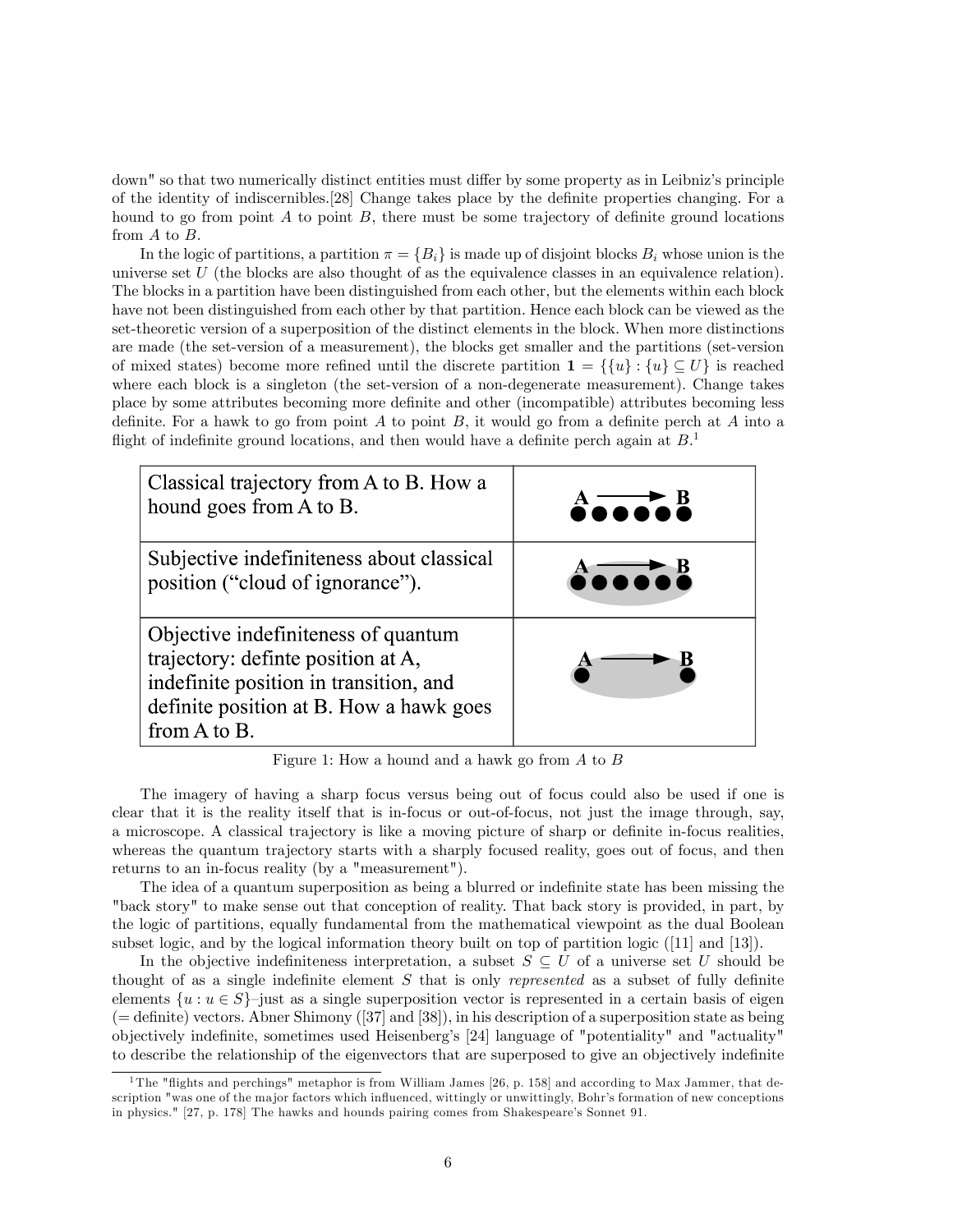superposition. This terminology could be adapted to the case of the sets. The singletons  $\{u\} \subseteq S$ are "potential" in the objectively indefinite "superposition"  $S$ , and, with further distinctions, the indefinite element S might "actualize" to  $\{u\}$  for one of the "potential"  $\{u\} \subseteq S$ . Starting with S, the other  $\{u\} \nsubseteq S$  (i.e.,  $u \notin S$ ) are not "potentialities" that could be "actualized" with further distinctions.

This terminology is, however, somewhat misleading since the indefinite element  $S$  is perfectly "actual" (in the objectively indefinite interpretation); it is only the multiple eigen-elements  $\{u\} \subseteq S$ that are "potential" until "actualized" by some further distinctions. In a "non-degenerate measurement," a single actual indefinite element becomes a single actual definite element. Since a distinctioncreating "measurement" goes from actual indefinite to actual definite, the potential-to-actual language of Heisenberg should only be used with proper care-if at all.

Note that there are two conceptually distinct connotations for the mathematical subset  $S \subseteq U$ . In the "classical" interpretation, it is a set of fully definite elements of  $u \in S$ . In the "quantum" interpretation of a subset  $S$ , it is a single indefinite element that with further distinctions could become one of the eigen-elements  $\{u\} \subseteq S$ .

Consider a three-element universe  $U = \{a, b, c\}$  and a partition  $\pi = \{\{a\}, \{b, c\}\}\.$  The block  $S = \{b, c\}$  is objectively indefinite between  $\{b\}$  and  $\{c\}$  so those singletons are its "potentialities" in the sense that a distinction could result in either  $\{b\}$  or  $\{c\}$  being "actualized." However  $\{a\}$  is not a "potentiality" when one is starting with the indefinite element  $\{b, c\}$ .

Note that this objective indefiniteness of  $\{b, c\}$  is not well-described as saying that indefinite pre-distinction element is "simultaneously both b and  $c$ " (like the common misdescription of the undetected particle "going through both slits" in the double-slit experiment); instead it is indefinite between b and c. That is, a "superposition" of two sharp eigen-alternatives should not be thought of like a double-exposure photograph which has two fully definite images (e.g., simultaneously a picture of say b and c). Instead of a double-exposure photograph, the superposition should be thought of as representing a blurred or incomplete reality that with further distinctions could sharpen to either of the sharp realities. But there must be some way to indicate which sharp realities could be obtained by making further distinctions ("measurements"), and that is why the blurred or cloud-like indefinite reality is represented by mathematically superposing the sharp "potentialities."

This point might be illustrated using some Guy Fawkes masks.

| Eigenstate 1:<br>Guy Fawkes with goatee                                                                                                                                                                                       |  |
|-------------------------------------------------------------------------------------------------------------------------------------------------------------------------------------------------------------------------------|--|
| Eigenstate 2:<br>Guy Fawkes with mustache                                                                                                                                                                                     |  |
| Objectively indistinct state before<br>(facial hair) distinctions were<br>made is the pre-distinction state.                                                                                                                  |  |
| But that objectively indistinct<br>state may be represented by<br>superposition of possible distinct<br>alternatives, the set<br>{goatee, mustache}<br>or vector<br>$\langle$ goatee $\rangle$ + $\langle$ mustache $\rangle$ |  |

Figure 2: Objectively indefinite pure state *represented* as superposition of distinct eigen-alternatives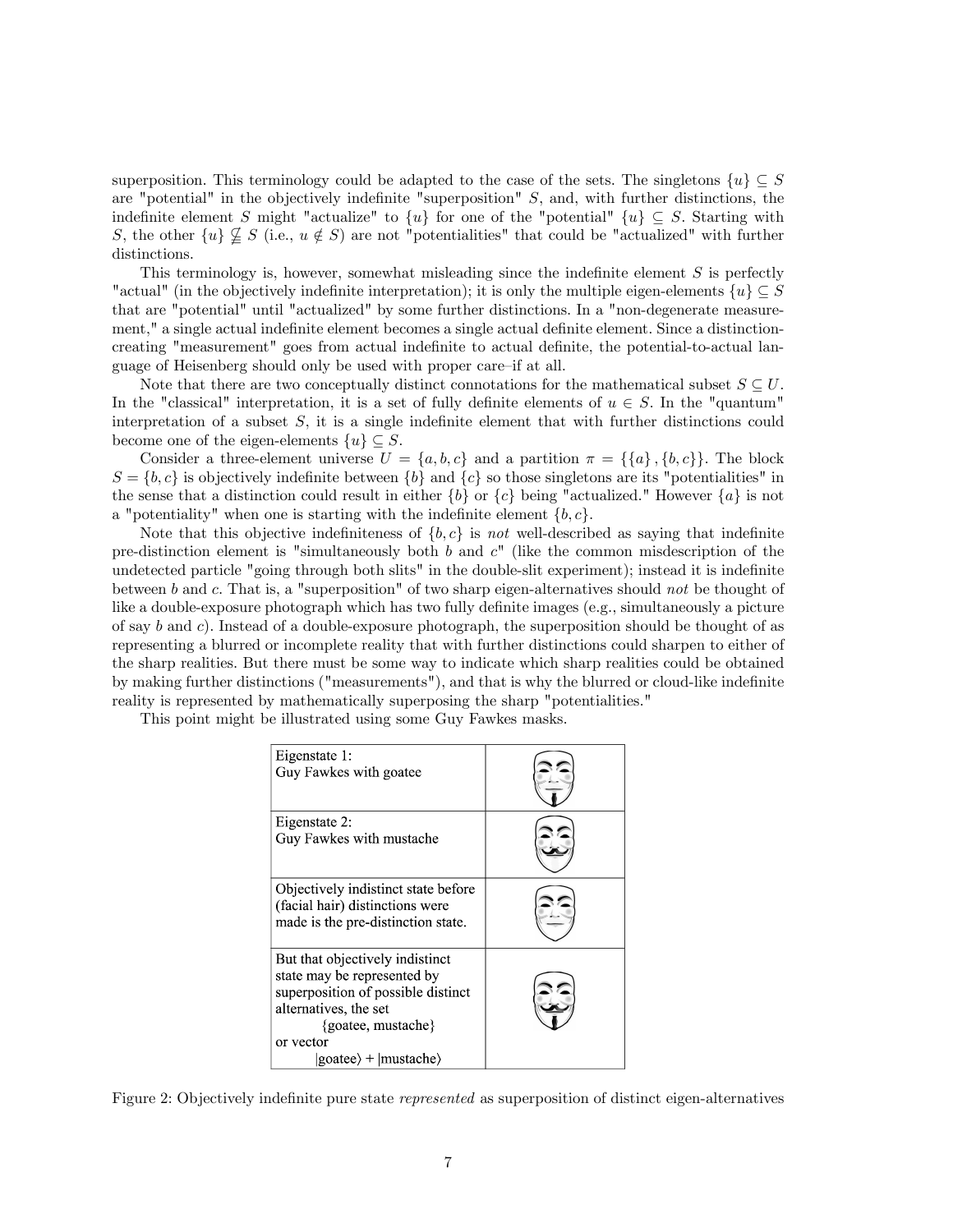Instead of a double-exposure photograph, a superposition representation might be thought of as "a photograph of clouds or patches of fog." (Schrödinger quoted in: [19, p. 66]) Schrödinger distinguishes a "photograph of clouds" from a blurry photograph presumably because the latter might imply that it was only the photograph that was blurry while the underlying objective reality was sharp. The "photograph of clouds" imagery for a superposition connotes a clear and complete photograph of an objectively "cloudy" or indefinite reality. Regardless of the (imperfect) imagery, one needs some way to indicate what are the deÖnite eigen-elements that could be "actualized" from a single indefinite element  $S$ , and that is the role in the set case of conceptualizing a subset  $S$  as a collecting together or "superposing" certain "potential" eigen-states  $\{u\} \subseteq S$ .

## 1.6 The two lattices

The two dual subset and partition logics are modeled by the two lattices (or, with more operations, algebras) of subsets and of partitions. The conceptual duality between the lattice of subsets (the lattice part of the Boolean algebra of subsets of  $U$ ) and the lattice of partitions could be described (again following Heisenberg) using the rather meta-physical notions of substance<sup>2</sup> and form (as in in-form-ation)–which might be compared to the terms "matter" or "objects" and "structure" respectively in some modern metaphysical discussions.<sup>3</sup>

For each lattice where  $U = \{a, b, c\}$ , start at the bottom and move towards the top.



Figure 3: Conceptual duality between the subset and partition logics

At the bottom of the Boolean lattice is the empty set  $\emptyset$  which represents no substance. As one moves up the lattice, new elements of substance always with fully definite properties are created until finally one reaches the top, the universe  $U$ . Thus new substance is created in moving up the lattice but each element is fully formed and distinguished in terms of its properties.

At the bottom of the partition lattice is the indiscrete partition or "blob"  $\mathbf{0} = \{U\}$  (where the universe set  $U$  makes one block) which represents all the substance but with no distinctions to in-form the substance.<sup>4</sup> As one moves up the lattice, no new substance is created but distinctions objectively

 ${}^{2}$ Heisenberg identifies "substance" with energy.

Energy is in fact the substance from which all elementary particles, all atoms and therefore all things are made, and energy is that which moves. Energy is a substance, since its total amount does not change, and the elementary particles can actually be made from this substance as is seen in many experiments on the creation of elementary particles. [24, p. 63]

<sup>&</sup>lt;sup>3</sup>See McKenzie [33] and the references therein to ontic structural realism.

<sup>&</sup>lt;sup>4</sup>The "blob" might be thought of as the set-version of a pure state in QM prior to a distinctions-creating measurement that creates non-blob partition analogous to a mixed state (see [15] for spelling this out using density matrices).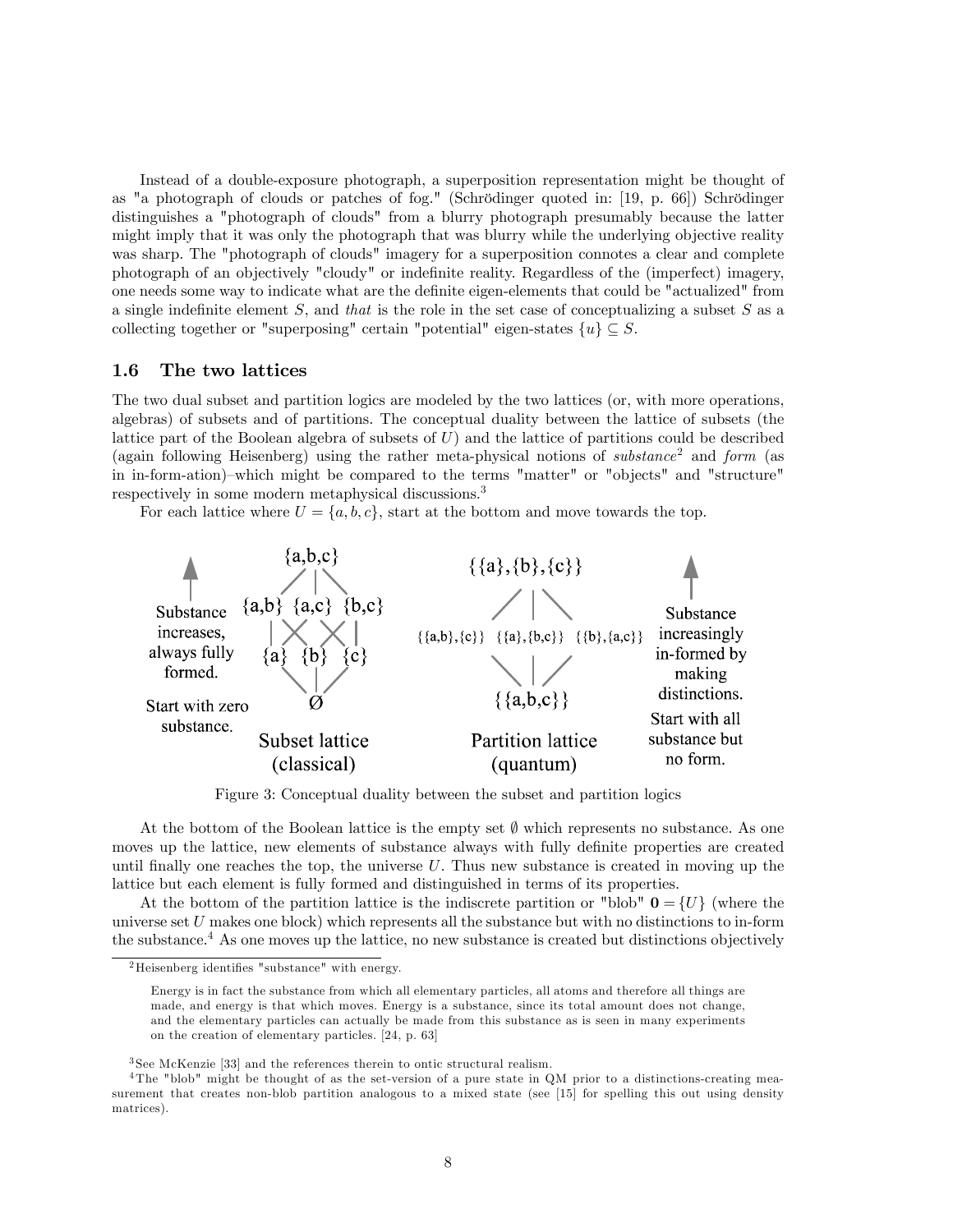in-form the indistinct elements as they become more and more distinct, until one finally reaches the top, the discrete partition 1, where all the eigen-elements of  $U$  have been fully distinguished from each other.<sup>5</sup> It was previously noted that a partition combines indefiniteness (within blocks) and definiteness (between blocks). At the top of the partition lattice, the discrete partition  $\mathbf{1} =$  $\{\{u\} : \{u\} \subseteq U\}$  is the result making all the distinctions to eliminate the indefiniteness. Thus one ends up at the "same" place (macro-universe of distinguished elements) either way, but by two totally different but dual ways.<sup>6</sup>

The progress from bottom to top of the two lattices could also be described as two creation stories.

- $\bullet$  Subset creation story: "In the Beginning was the Void", and then elements are created, fully propertied and distinguished from one another, until Önally reaching all the elements of the universe set U.
- Partition creation story: "In the Beginning was the Blob", which is an undifferentiated "substance," and then there is a "Big Bang" where elements ("its") are created by the substance being objectively in-formed (objectified information) by the making of distinctions (e.g., breaking symmetries) until the result is finally the singletons which designate the elements of the universe U.

These two creation stories might also be illustrated as follows.



Figure 4: Two creation stories

One might think of the universe  $U$  (in the middle of the above picture) as the macroscopic world of deÖnite entities that we ordinarily experience. Common sense and classical physics assumes, as it were, the subset creation story on the left. But a priori, it could just as well have been the dual story, the partition creation story pictured on the right, that leads to the same macro-picture U.

Since partitions are the mathematical expression of indefiniteness, our strategy is to first show where set partitions come from and then to "lift" or "transport" the partitional machinery to vector spaces. The result is essentially the mathematical machinery of quantum mechanics-all of which shows how quantum mechanics can be interpreted using the objective indefiniteness conception of reality that is associated at the logical level with partition logic.

# 2 Whence set partitions?

### 2.1 Set partitions from set attributes

Take the universe set as some specific set of people, say in a room. People have numerical attributes like weight, height, or age as well as non-numerical attributes with other values such place of birth,

 $5$ This notion of logical in-formation as distinctions is based on partition logic just as logical probability is based on subset logic ([11] and [13]). That is, the *logical entropy* of a partition is the normalized counting measure of the distinctions of a partition (represented as a binary relation) just as the Laplace-Boole logical probability of a subset is the normalized counting measure on the subsets (events) of the finite universe set (set of equiprobable outcomes).

<sup>&</sup>lt;sup>6</sup>In treating the universe  $U = \{u, u', ...\}$  and the discrete partition  $\mathbf{1} = \{\{u\}, \{u'\}, ...\}$  as the "same" we are neglecting the distinction between u and  $\{u\}$  for  $u \in U$ .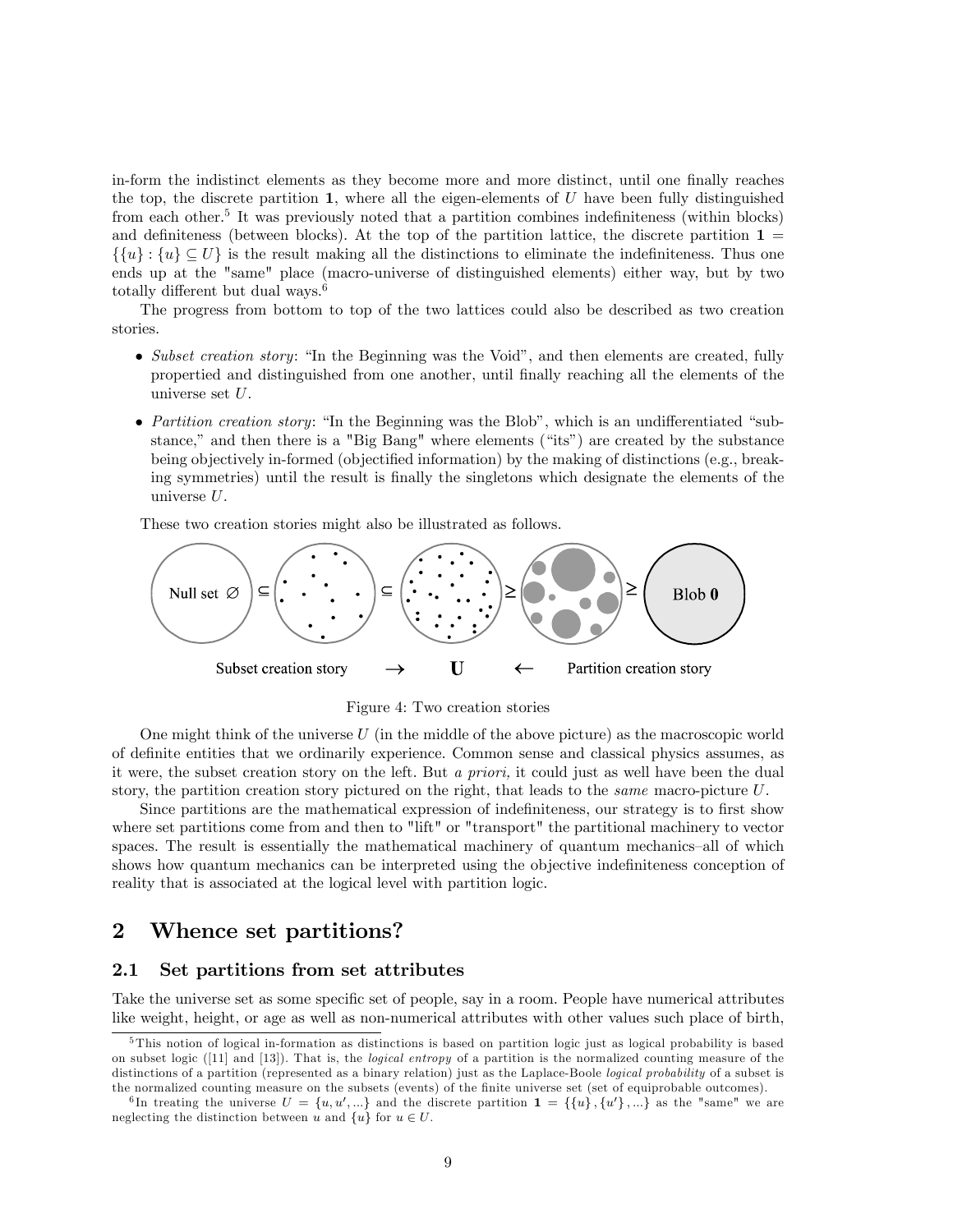family name, and country of citizenship. Abstractly an *attribute on a universe set U* is a function  $f: U \to R$  from U to some set of values R (usually the reals R). In subset logic, an element  $u \in U$ either has a property represented by a subset  $S \subseteq U$  or not; in partition logic, an attribute f assigns a value  $f(u)$  to each  $\{u\} \subseteq U$ . The two concepts overlap for binary attributes where the attribute might be represented by the characteristic function  $\chi_S : U \to 2$  of a subset  $S \subseteq U$ .

Each attribute  $f: U \to R$  on a universe U determines the *inverse-image partition*  $f^{-1} =$ <br> $\{f^{-1}(r) \neq \emptyset : r \in R\}$ . Attributes are one way to define a partition on a set U. Since this method of  $f^{-1}(r) \neq \emptyset$ :  $r \in R$ . Attributes are one way to define a partition on a set U. Since this method of defining a partition starts with a numerical attribute  $f(u)$  assigned to each  $u \in U$ , it may be called the top-down method.

### 2.2 Set partitions from set representations of groups

Another more "bottom-up" way to define a partition on U is to map the elements  $u \in U$  to "similar" (i.e., same block) elements u' by some set of transformations  $G = \{t : U \to U\}$ . This defines a binary relation:  $uGu'$  if there exists a  $t \in G$  such that  $t(u) = u'$ . In order to define a partition, the binary relation  $uGu'$  has to be an equivalence relation so the blocks of the partition are the equivalence classes. The three requirements for an equivalence relation are reáexivity, symmetry, and transitivity.

- For the relation to be reflexive, i.e.,  $uGu$  for all  $u \in U$ , it is sufficient for the set of transformations G to contain the identity transformation  $1_U : U \to U$ .
- For the relation to be symmetric, i.e.,  $uGu'$  implies  $u'Gu$ , it is sufficient for each  $t \in G$  to have an inverse  $t^{-1} \in G$  where  $U \xrightarrow{t} U \xrightarrow{t^{-1}} U = 1_U = U \xrightarrow{t^{-1}} U \xrightarrow{t} U$ .
- For the relation to be transitive, i.e.,  $uGu'$  and  $u'Gu''$  imply  $uGu''$ , it is sufficient for each  $t, t' \in G$  that  $t't : U \longrightarrow U \longrightarrow U$  is also in G.

These three conditions, the existence of the identity, the existence of an inverse, and closure under composition, define a transformation group  $G = \{t : U \to U\}$ , i.e., a group action on a set U. Equivalently, a set representation of a group G is given by a group homomorphism  $T: G \to S(U)$ , where  $S(U)$  is the symmetric group of permutations t of the set U (and where the transformation group  $\{t : U \to U\} \subseteq S(U)$  is the image of the map). An *abstract group* satisfies these three conditions where the composition is also required to be associative in the sense that for any  $t, t', t'' \in G$ ,  $(t''t')t = t''(t't)$ . For a transformation group, the composition is automatically associative.

This connection between groups and equivalence relations or partitions has long been known, e.g., [6]. Instead of elements  $u, u' \in U$  being collected in the same block by have the same attribute value  $f(u) = f(u')$ , the group transformations take any element u to a "similar" or "symmetric" element  $t(u) = u'$ . A subset  $S \subseteq U$  is *invariant under* G if for any  $t \in G$ ,  $t(S) \subseteq S$ . A minimal invariant subset is an *orbit*, and the partition defined by the transformation group  $G$  is the set partition of orbits. That is the bottom-up method of defining a set partition.

What is the significance of the blocks in the partition of minimal invariant subsets? Often the treatment of symmetry groups focuses on what is invariant or conserved, e.g., the perspective of Noether's theorem [3].

There is another perspective with which to view the representations of symmetry groups. To represent an indefinite reality, there is first some notion of the fully definite eigen-alternatives that are then collected together or superposed to represent something indefinite between those alternatives. What determines the set of eigen-alternatives? One might think in more metaphysical terms about a principle of plenitude. Given a set of symmetries on a set, in how many different ways can there be distinct subsets that still satisfy the constraints of the symmetry operations? The minimal invariant subsets or orbits of a set representation of a symmetry group provide the answer to that question about the plenitude of "atomic" eigen-forms consistent with the symmetries.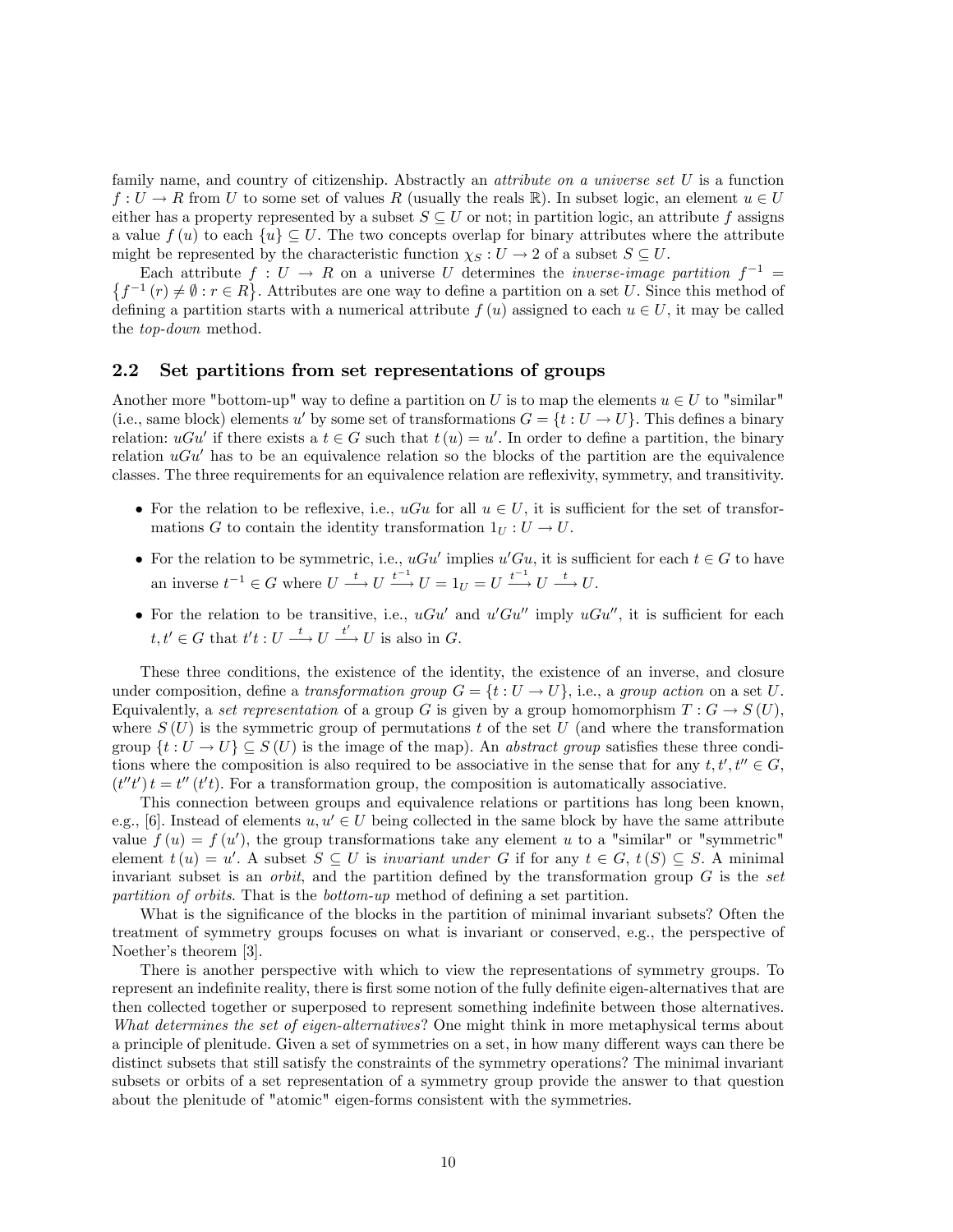This question and the answer become more significant when we move beyond structure-less sets to linear vector spaces. As the minimal invariant subsets, the orbits are the set-version of the minimal invariant subspaces, the irreducible subspaces, which are the carriers of the irreducible representations or irreps in vector space representations of groups.

#### 2.3 Set partitions from other set partitions

In the foregoing, we have frequently referred to the making of distinctions as the set version of a measurement. What is the operation for making distinctions? It is the join operation from partition logic. But before two set partitions can be joined to form a more refined partition with more distinctions, they must be *compatible* in the sense of being defined on the same universe set. If two set partitions  $\pi = \{B\}$  and  $\sigma = \{C\}$  are compatible, i.e., are partitions of the same universe U, then their join  $\pi \vee \sigma$  is the set partition whose blocks are the non-empty intersections  $B \cap C$ .

Since two set attributes  $f: U \to \mathbb{R}$  and  $g: U' \to \mathbb{R}$  define two inverse image partitions  $\{f^{-1}(r)\}\$ and  $\{g^{-1}(s)\}\$ on their domains, we need to extend the concept of compatible partitions to the attributes that define the partitions. That is, two attributes  $f: U \to \mathbb{R}$  and  $g: U' \to \mathbb{R}$  are *compatible* if they have the same domain  $U = U'$ .

Given two compatible set attributes  $f: U \to \mathbb{R}$  and  $g: U \to \mathbb{R}$ , the join of their "eigenspace" partitions has as blocks the non-empty intersections  $f^{-1}(r) \cap g^{-1}(s)$ . Each block in the join of the "eigenspace" partitions could be characterized by the ordered pair of "eigenvalues"  $(r, s)$ . An "eigenvector" of  $f, S \subseteq f^{-1}(r)$ , and of  $g, S \subseteq g^{-1}(s)$ , would be a "simultaneous eigenvector":  $S \subseteq f^{-1}(r) \cap g^{-1}(s)$ .

A set of compatible set attributes is said to be complete if the join of their partitions is discrete, i.e., the blocks have cardinality 1. A Complete Set of Compatible Attributes or CSCA characterizes the singletons  $\{u\} \subseteq U$  by the ordered *n*-tuple  $(r, ..., s)$  of attribute values.

All this machinery of set partitions can be lifted or transported to vector spaces to give the mathematical machinery of QM.<sup>8</sup>

# 3 Partition concepts: from sets to vector spaces

# 3.1 The basis principle

There is a natural bridge or ladder connecting set concepts to vector-space concepts. The basic idea is that a vector  $v = \sum_i \alpha_i b_i$  represented in terms of a set  $\{b_i\}$  of basis vectors is a set but where each element  $b_i$  takes a value  $c_i$  in the base field K. Given a set concept, the basis principle is that one can generate the corresponding vector-space concept by applying the set concept to a basis set and seeing what it generates. Starting with the set concept of cardinality, one arrives at the corresponding vector-space concept by applying the set concept to a basis set to arrive at the cardinality of the basis set. After checking that all bases have the same cardinality, this yields the vector-space notion of dimension. Thus the cardinality of a set lifts not to the cardinality of a vector space but to its dimension.

Some of the lifting is accomplished by the free vector space functor from the category of sets to the category of vector spaces over a given field  $K$ . A set  $U$  is carried by this functor to the vector

<sup>&</sup>lt;sup>7</sup> Technically, a "distinction" of a partition  $\pi = \{B\}$  on U is an ordered pair  $(u, u')$  of elements of U in different blocks of the partition. The set of distinctions,  $\mathrm{dit}(\pi)$ , of a partition  $\pi$  is called a partition relation (or apartness relation in computer science) and is just the complement of the partition as a binary equivalence relation. The notion of a distinction of a partition is the partition logic analogue of an element of a subset in subset logic. For instance, given two partitions  $\pi = \{B\}$  and  $\sigma = \{C\}$  on a universe set and two subsets S and T of a universe set, the partition join  $\pi \vee \sigma$  combines the distinctions of the partitions, i.e., dit  $(\pi \vee \sigma) = \text{dit}(\pi) \cup \text{dit}(\sigma)$ , just as the subset join or union  $S \cup T$  combines the elements of the subsets (see [12] or [16] for further developments).

<sup>&</sup>lt;sup>8</sup>In QM, the extension of concepts on finite dimensional Hilbert space to infinite dimensional ones is well-known. Since our expository purpose is conceptual rather than mathematical, we will stick to finite dimensional spaces.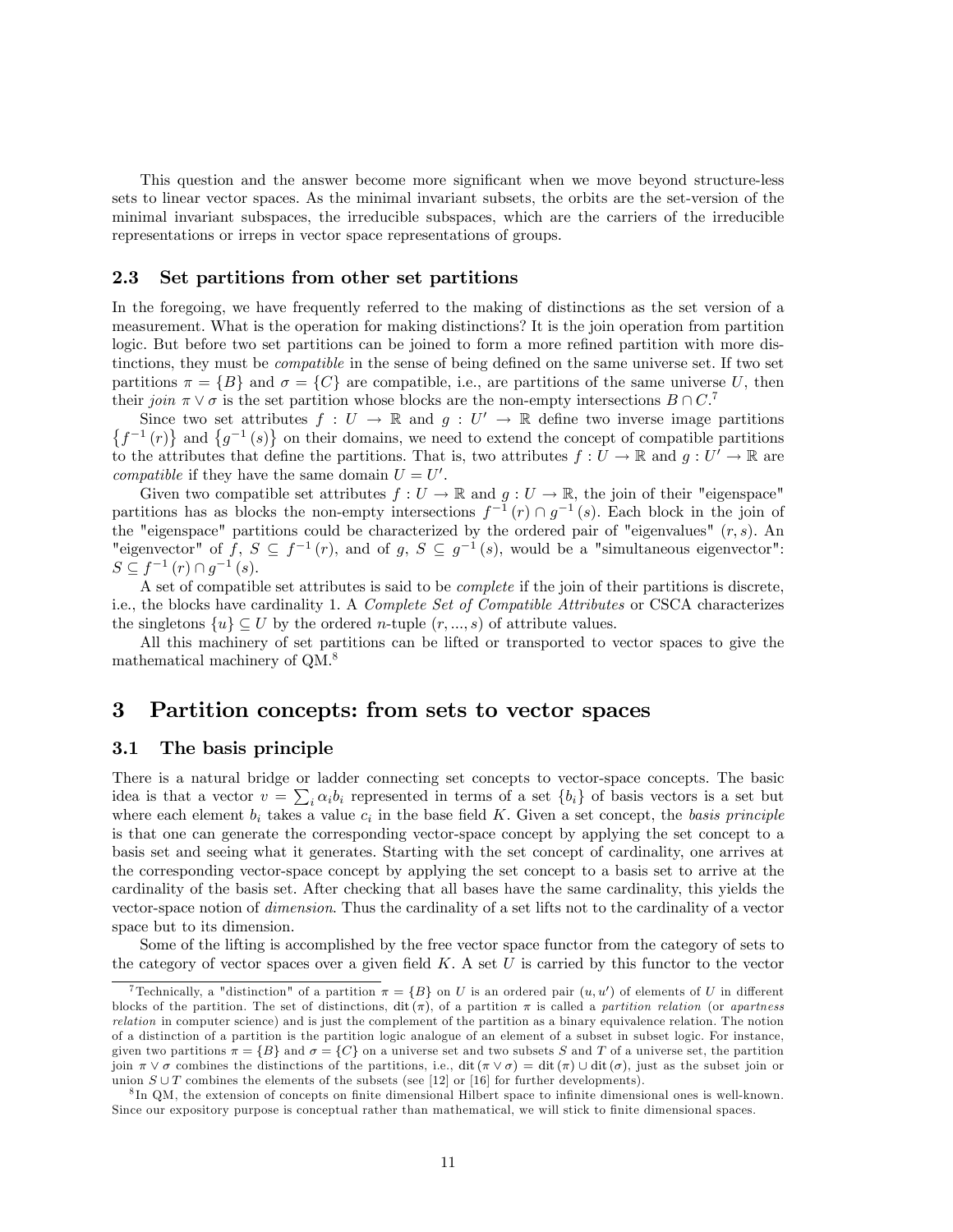space  $K^U$  spanned by the Kronecker delta basis  $\{\delta_u : U \to K\}_{u \in U}$  where  $\delta_u(u') = 0$  for  $u' \neq u$  and  $\delta_u(u) = 1$ . A set U of a certain cardinality thus generates a vector space  $K^U$  of the same dimension.

### 3.2 What is a vector space partition?

In categorical terms, a partition  $\pi = \{B\}$  on a set U is a set of subsets whose direct sum (i.e., disjoint union) is the whole set, i.e., a direct sum decomposition of the set. The corresponding vector space concept is a set of subspaces of a vector space whose direct sum is the vector space, i.e., a direct sum decomposition of the vector space. In terms of the basis principle, we could apply the set partition  $\pi = \{B\}$  of a set U to a basis set  $\{b_u\}_{u \in U}$ , then each block B generates a subspace  $V_B$ and the set of subspaces  ${V_B}_{B \in \pi}$  is a direct sum decomposition of the vector space spanned by the basis set. Thus the lift or transport of the concept of a set partition is a direct sum decomposition of a vector space. In particular, it is not a set partition of a vector space that is compatible with the vector space operations, i.e., a quotient space  $V/W$  as would be defined by each subspace  $W \subseteq V$ with the equivalence relation  $v \sim v'$  if  $v - v' \in W$ . While a partition on a set is essentially the same as a quotient set (or equivalence relation on the set), the vector-space lift of a set partition is not a quotient space but a direct sum decomposition of a vector space. Thus there are choices to be made in lifting or transporting the partitional concepts for sets to vector spaces, and we are making the choices that yield the mathematical machinery of quantum mechanics.

Hermann Weyl outlined the lifting program by first considering an attribute on a set, which defined the set partition or "grating" [44, p. 255] of elements with the same attribute-value. Then he moved to the quantum case where the set or "aggregate of  $n$  states has to be replaced by an  $n$ dimensional Euclidean vector space" [44, p. 256].<sup>9</sup> The appropriate notion of a partition or "grating" is a "splitting of the total vector space into mutually orthogonal subspaces" so that "each vector  $\vec{x}$  splits into r component vectors lying in the several subspaces" [44, p. 256], i.e., a direct sum decomposition of the space, where the subspaces are the eigenspaces of an observable operator.

Weylís grating metaphor also lends itself to (our own example of) seeing measurement of the, say, 'regular polygonal shape' of an 'indefinite blob of dough' as it randomly falls through a opening in a grating to take on that 'polygonal shape' (with the attribute-value or "eigenvalue" being the number of regular sides  $\lambda = 3, 4, 5, 6$ .



Figure 5: Imagery of measurement as randomly giving an indefinite blob of dough a definite eigen-shape.

Note how the blob of dough is "objectively indefinite" between the regular polygonal shapes and does not "simultaneously" have all those shapes even though it might be mathematically represented as the set  $\{A, \blacksquare, \ldots\}$  or the superposition vector  $A + \blacksquare + \ldots$  in a certain space.

<sup>&</sup>lt;sup>9</sup>Note the lift from sets to vector spaces using the basis principle where the cardinality n becomes dimension n.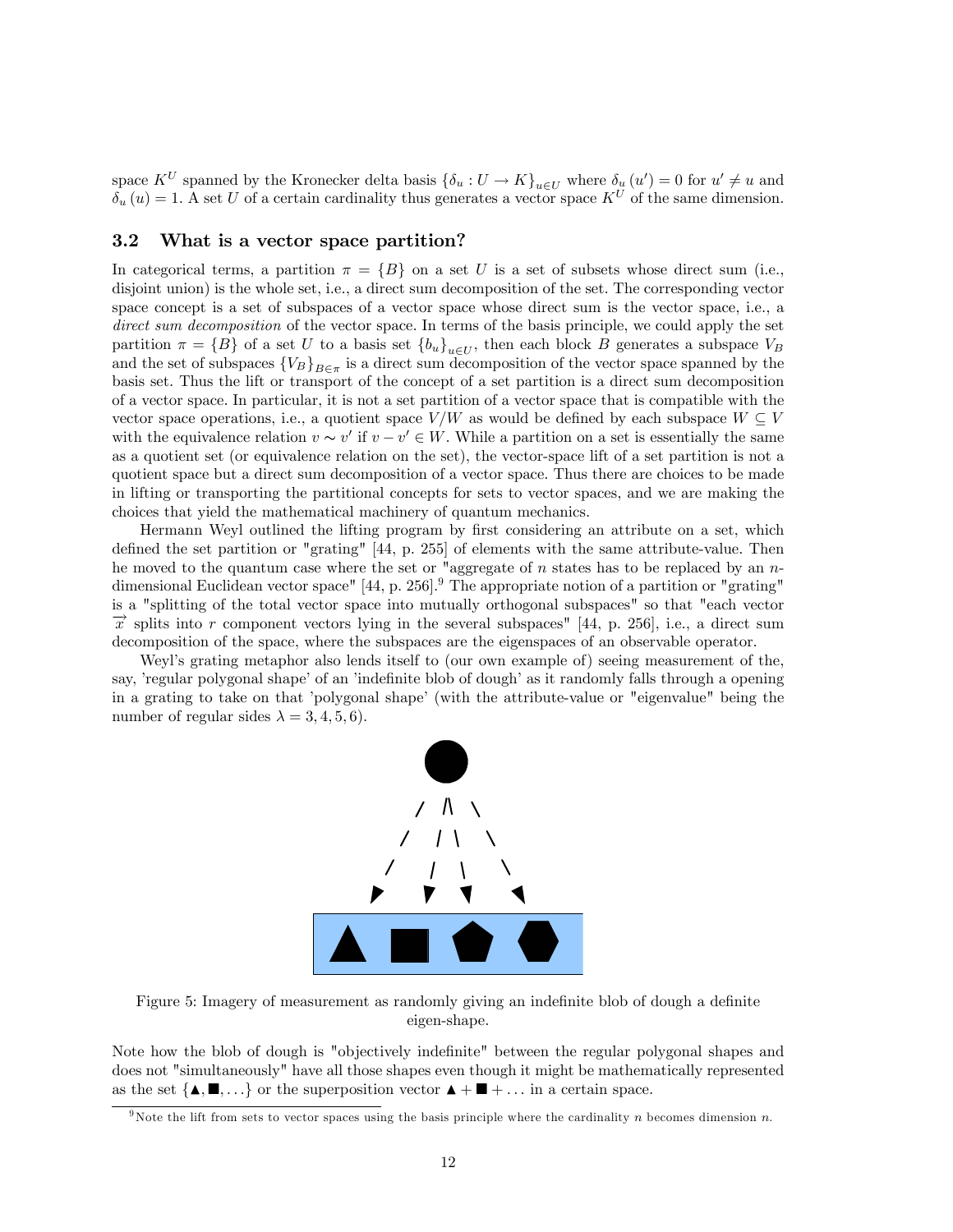#### 3.3 What is a vector space attribute?

A set attribute is a function  $f: U \to \mathbb{R}$  (where the set of values is taken as the reals). The inverseimage  $f^{-1}(r) \subseteq U$  of each value  $f(u) = r$  is a subset where the attribute has the same value, and those subsets form a set partition. Given a basis set  ${b_u}_{u \in U}$  of a vector space V over a field K, we can apply a set attribute  $f: \{b_u\}_{u\in U} \to K$  to the basis set and see what it generates. One possibility is to linearly extend the function to the whole space to obtain a linear functional  $f^*: V \to K$ . But a linear functional defines a quotient space  $V/f^{-1}(0)$ , not a vector space partition.

The same information  $f: \{b_u\}_{u\in U} \to K$  also defines  $\hat{f}(b_u) = f(b_u) b_u$  which linearly extends to a linear operator  $\hat{f} : V \to V$ . The given basis vectors  $\{b_u\}$  are eigenvectors of the operator f with the eigenvalues  $f (b_u)$ , and the eigenspaces are the subspaces where the operator has the same eigenvalue. The eigenvectors span the whole space so we see that the lift or transport of a set attribute is a vector space linear operator whose the eigenvectors span the whole space, i.e., a diagonalizable linear operator.

# 4 Whence vector-space partitions?

#### 4.1 Vector-space partitions from vector-space attributes

Given a diagonalizable linear operator  $L: V \to V$ , where V is a finite-dimensional vector space over a field K and where  $\lambda_1, ..., \lambda_k$  are the distinct eigenvalues, then there are projection operators  $P_i$  for  $i = 1, ..., k$  such that:

1.  $L = \sum_{i=1}^{k} \lambda_i P_i;$ 

2. 
$$
I = \sum_{i=1}^{k} P_i;
$$

- 3.  $P_i P_j = 0$  for  $i \neq j$ ; and
- 4. the range of  $P_i$  is the eigenspace  $V_i$  for the eigenvalue  $\lambda_i$  for  $i = 1, ..., k$ . [25, Theorem 8, p. 172]

What is the vector space partition canonically defined by a diagonalizable linear operator? Any basis of eigenvectors could be seen as defining a direct sum of the one-dimensional subspaces spanned by those eigenvectors. But those subspaces are far from unique. But if we group together all the eigenvectors with the same eigenvalue (i.e., use the top-down method), then they span the eigenspaces. It is the set of eigenspaces  $\{V_i\}$  that gives the unique canonical direct-sum decomposition or vector-space partition defined by a (diagonalizable) linear operator. This standard linear algebra result holds for any base field, but for  $QM$ , the base field is the complex numbers  $\mathbb C$ . In order for the eigenvalues to always be real, the diagonalizable linear operators are required to be Hermitian (or self-adjoint, i.e., equal to their conjugate transposes).

### 4.2 Vector-space partitions from vector-space representations of groups

A vector-space representation of an abstract group G is a group homomorphism  $T: G \to GL(V)$ where  $GL(V)$  is the group of invertible linear transformations  $V \to V$  of a vector space V over the complex numbers. Here again, the idea is to define a (vector-space) partition by a (linear) group of transformations  $T_g: V \to V$  that map elements  $v \in V$  to "similar" or "symmetric" elements  $T_g(v)$ . A subspace  $W \subseteq V$  is *invariant* if  $T_g(W) \subseteq W$  for all  $g \in G$ . And again, it is the minimal invariant subspaces, the *irreducible subspaces*, that are of interest. The irreducible subspaces  $\{W_{\alpha}\}\$ are the carriers for the *irreducible representations*  $T \restriction W_\alpha \to W_\alpha$  or *irreps*. And the representation space V is a direct sum of some set of irreducible subspaces  $V = \sum_{i=1}^{l} \bigoplus W_i$  so the vector-space representation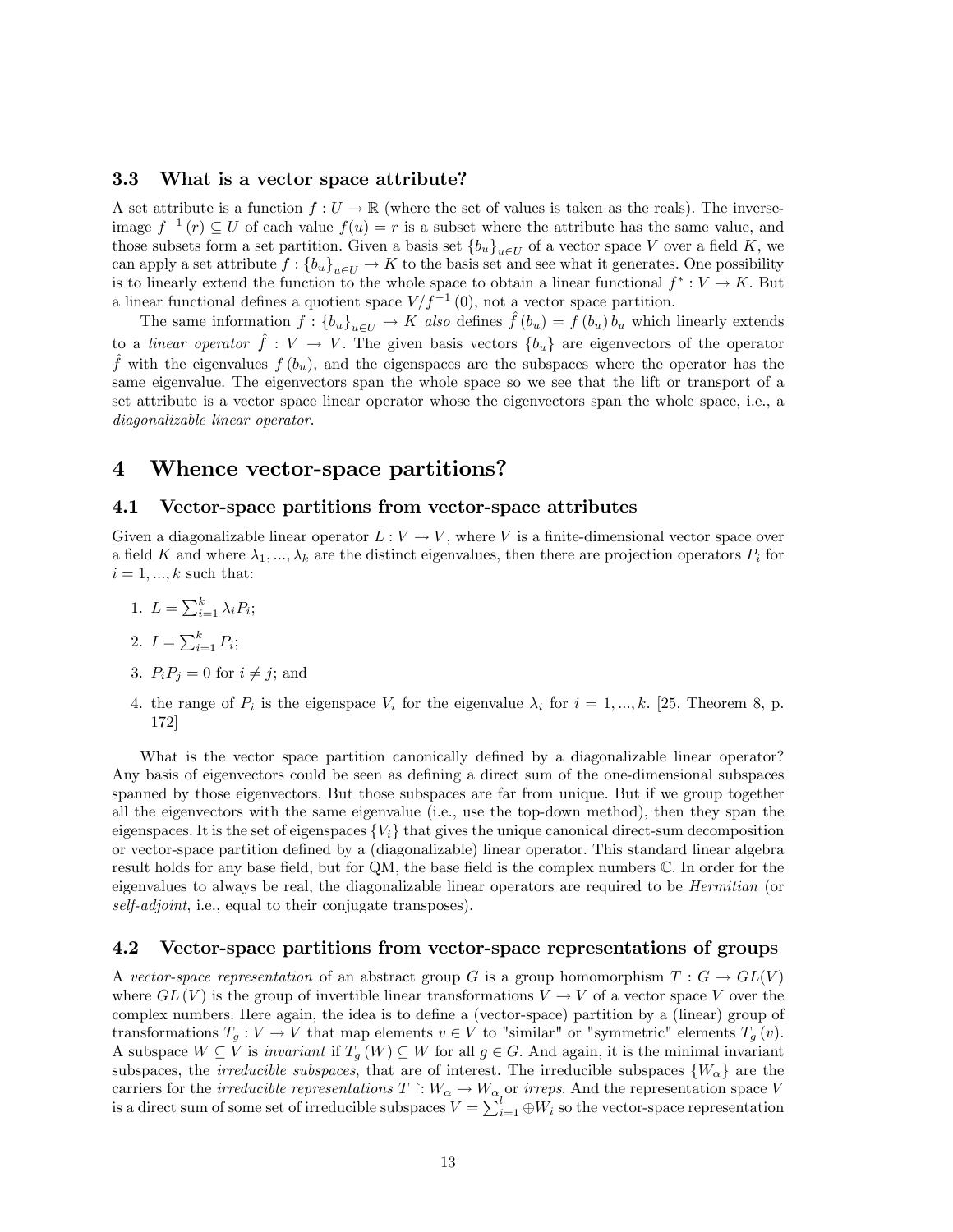of a group deÖnes a vector-space partition of the space. But these vector-space partitions are not unique and are thus not canonically defined by the representation.

Finding such a decomposition [of irreps] is an exact analogue of finding a basis of eigenvectors of a single operator. In neither case is the decomposition unique. However, in the operator case the eigenvalues and the multiplicities of occurrence are uniquely determined. Moreover the linear span of these basis vectors with a common eigenvalue is just the total eigenspace for that eigenvalue and is uniquely determined. The decomposition as a direct sum of eigenspaces is unique. [31, p. 244]

Hence the problem in this bottom-up approach is "finding an analogue for equality of eigenvalues" [31, p. 244] to group the irreps together.

Suppose T is a representation of G acting on a space V and  $T'$  is a representation of the same G acting on a space V'. Then a linear map  $\phi : V \to V'$  is said morphism of representations or intertwining map if for all  $g \in G$  and all  $v \in V$ :

$$
\phi(T_g(v)) = T'_g(\phi(v)), \text{ i.e.,}
$$
  
\n
$$
V \xrightarrow{T_g} V
$$
  
\n
$$
\phi \downarrow \qquad \qquad \downarrow \phi
$$
  
\n
$$
V' \xrightarrow{T'_g} V'
$$
  
\ncommutes.

If  $\phi$  is also invertible, then  $\phi$  is said to be an *isomorphism* of representations, and the representations are said to be isomorphic or equivalent.

The remarkable fact is that each group has a fixed set of inequivalent irreps, so the distinct irreps are a characteristic of the group itself, not of a particular representation.

The uniqueness and canonical nature of the partition obtained in the operator case by equality of eigenvalues is now obtained using equivalence of irreps and their underlying irreducible subspaces. All the irreducible subspaces  $W_i$  for irreps equivalent to an irrep L in any such direct sum  $V = \sum_{i=1}^{l} \oplus W_i$ are grouped together (by direct sum) to obtain the invariant carrier  $W_L$  for a primary representationwhere a representation is *primary* if all its irreducible subrepresentations are equivalent and the underlying carrier space is also called *primary*. Note that some of the inequivalent irreps of the group  $G$  may not be involved in a particular representation. The decomposition of  $V$  as the direct sum  $\sum_{L} \oplus W_L$  of the invariant primary subspaces for the primary representations is unique. "It is the invariant subspaces  $[W_L]$  which are the analogues of the eigenspaces of a single operator." [31, p. 244] In terms of representations rather than their carrier subspaces, it is the unique "canonical decomposition into primary representations." [31, p. 244]

Thus we have the top-down construction of the vector space partition  $V = \sum \oplus V_i$  of eigenspaces  $V_i$  given by an operator (or vector-space attribute) and the bottom-up construction of the vectorspace partition  $V = \sum \oplus W_L$  of the carriers  $W_L$  for primary representations given by a vector-space representation of a symmetry group.

The following table brings out the analogies between the top-down and bottom-up determination of vector-space partitions.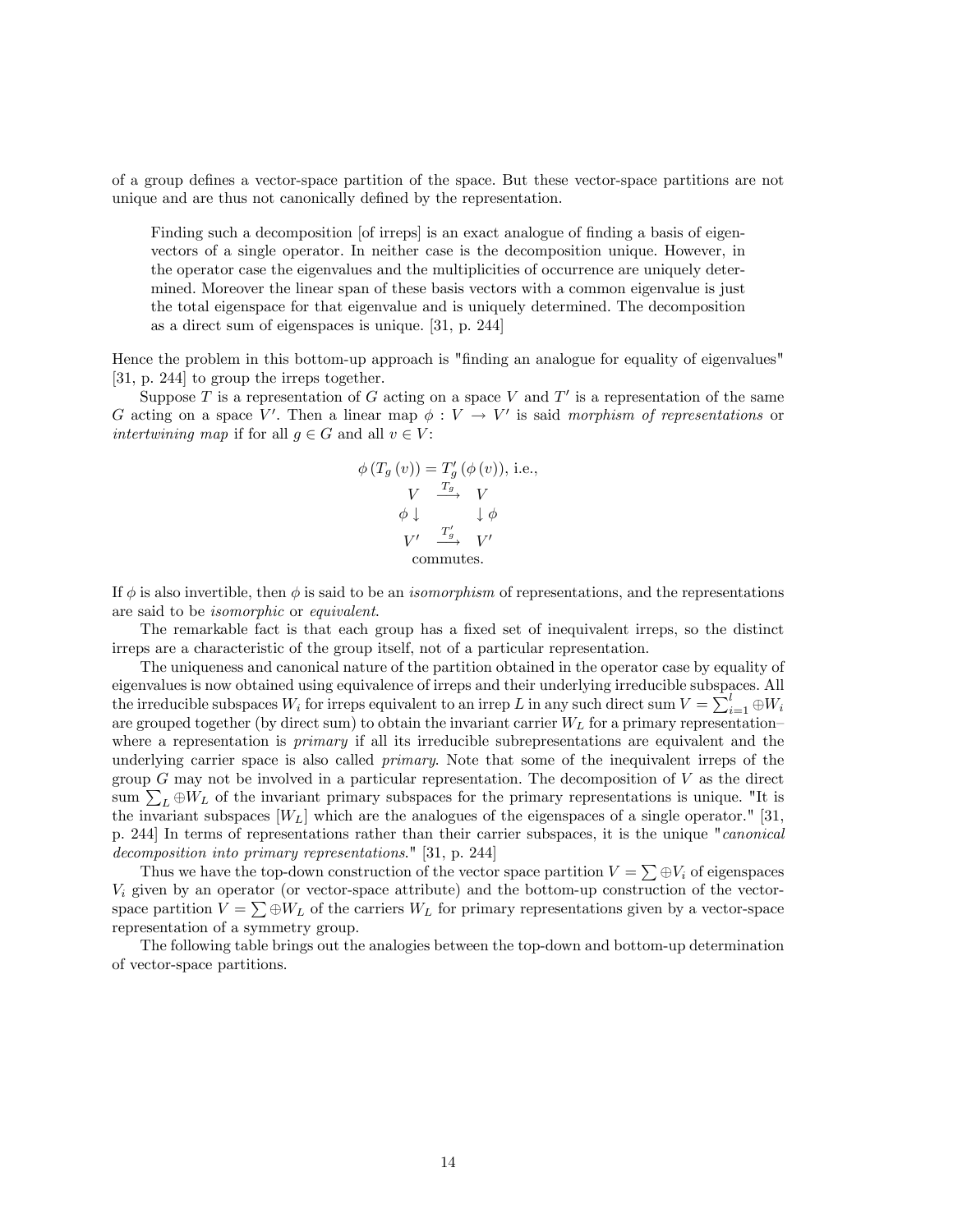| Top-down and<br>Bottom-up             | Top-down determination of<br>partition by an operator      | Bottom-up determination of<br>partition by group representation |
|---------------------------------------|------------------------------------------------------------|-----------------------------------------------------------------|
| Eigen-alternatives                    | Eigenvectors                                               | Irreducible represenations                                      |
| Non-unique<br>partition               | Basis of eigenvectors gives<br>direct sum generated spaces | Direct sum of irreps                                            |
| Criterion for<br>collecting           | Collecting eigenvectors by<br>eigenvalues                  | Collecting irreps by equivalence                                |
| Resulting<br>subspaces                | Eigenspaces                                                | Primary subspaces                                               |
| Canonical vector-<br>space partitions | Unique vector-space<br>partition of eigenspaces.           | Unique vector-space partition of<br>primary subspaces           |

Figure 6: Analogies between top-down and bottom-up determination of partitions

To represent indefiniteness, we first need to specify the "universe" of fully definite eigen-alternatives, and then indefiniteness can be described by collecting together or superposing the "potential" eigenalternatives. In the vector-space case, the eigen-alternatives determined by an operator are the eigenvectors and the eigen-alternatives determined by a representation of a symmetry group are the minimal invariant subspaces that are the carriers for the irreducible representations of the symmetry group.

For state-dependent attributes of a quantum particle like the linear momentum or angular momentum, the fully definite eigenstates are determined by the irreducible representations of the linear-translation or rotational-translation symmetry groups respectively. For the state-independent attributes of quantum particles, like the mass, charge, and spin of an electron, they are determined in particle physics by the irreducible representations of the appropriate symmetry groups.<sup>10</sup>

# 4.3 Vector-space partitions from other vector-space partitions

The set notion of compatibility lifts to vector spaces, via the basis principle, by defining two vector space partitions  $\omega = \{W_\lambda\}$  and  $\xi = \{X_\mu\}$  on V as being *compatible* if there is a basis set for V so that the two vector space partitions are generated by two set partitions of that common or simultaneous basis set.

If two vector space partitions  $\omega = \{W_{\lambda}\}\$ and  $\xi = \{X_{\mu}\}\$ are compatible, then their vector space join  $\omega \vee \xi$  is defined as the vector space partition whose subspaces are the non-zero intersections  $W_{\lambda} \cap X_{\mu}$ . And by the definition of compatibility, we could also generate the subspaces of the join  $\omega \vee \xi$  by the blocks in the set join of the two set partitions of the common basis set.

Since real-valued set attributes lift to Hermitian linear operators, the notion of compatible set attributes just defined would lift to two linear operators being *compatible* if their eigenspace partitions are compatible. It is a standard fact of linear algebra [25, p. 177] that two diagonalizable linear operators  $L, M : V \to V$  (on a finite dimensional space V) are compatible (i.e., have a basis of simultaneous eigenvectors) if and only if they commute,  $LM = ML$ . Hence the *commutativity* of linear operators is the lift of the compatibility (i.e., defined on the same set) of set attributes. Thus the join of two eigenspace partitions is defined iff the operators commute. As Weyl put it: "Thus combination [join] of two gratings [eigenspace partitions of two operators] presupposes commutability...". [44, p. 257]

Two commuting Hermitian linear operators  $L$  and  $M$  have compatible eigenspace partitions  $W_L = \{W_\lambda\}$  (for the eigenvalues  $\lambda$  of L) and  $W_M = \{W_\mu\}$  (for the eigenvalues  $\mu$  of M). The

<sup>10</sup> The classic paper in this group-theoretic treatment of particles is Wigner [45]. For recent overviews, see the group-theoretical definition of particles in Falkenburg [17] or Roberts [35].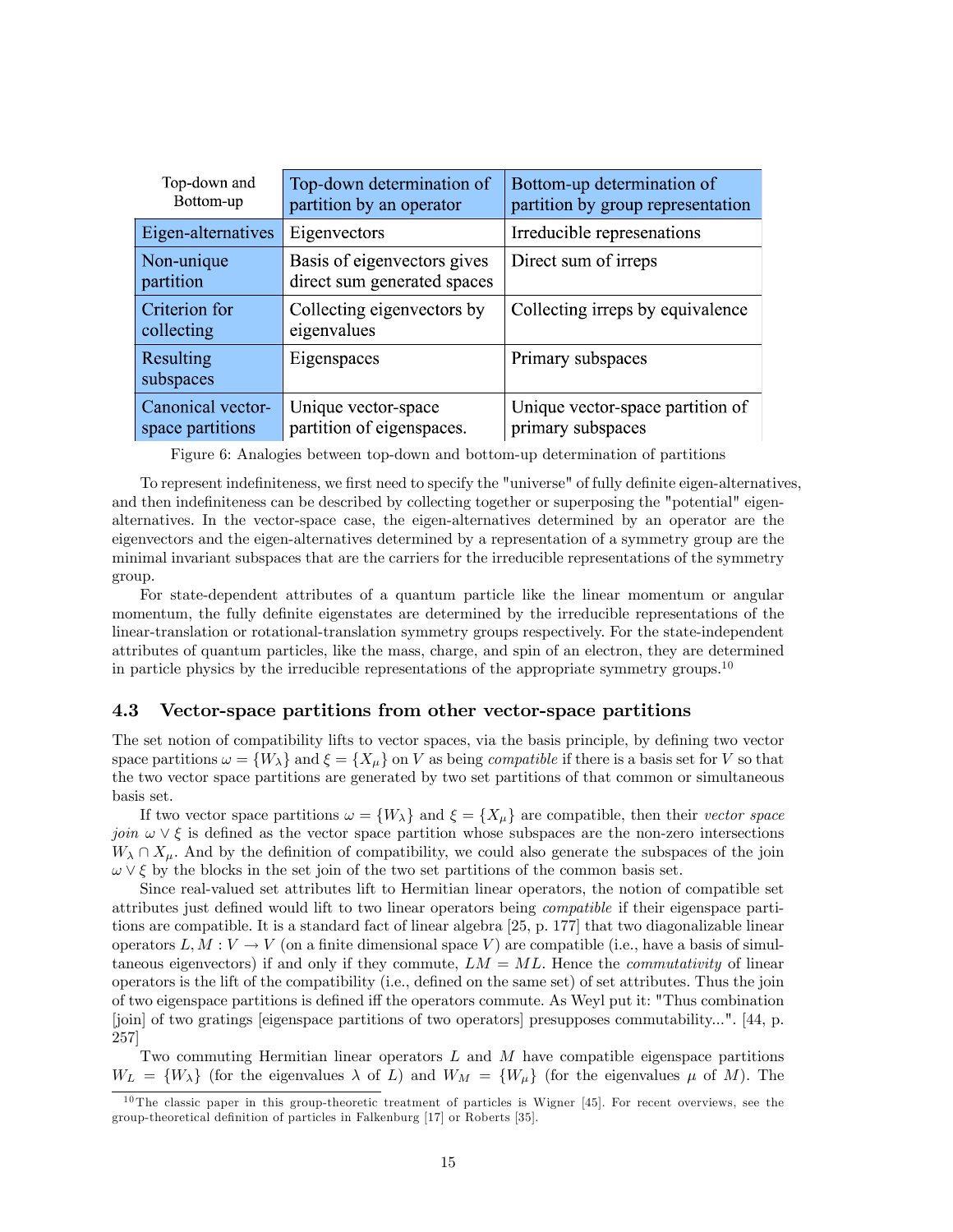blocks in the join  $W_L \vee W_M$  of the two compatible eigenspace partitions are the non-zero subspaces  $\{W_{\lambda} \cap W_{\mu}\}\$  which can be characterized by the ordered pairs of eigenvalues  $(\lambda, \mu)$ . The nonzero vectors  $v \in W_{\lambda} \cap W_{\mu}$  are simultaneous eigenvectors for the two commuting operators, and there is a basis for the space consisting of simultaneous eigenvectors.<sup>11</sup>

A set of commuting linear operators is said to be complete if the join of their eigenspace partitions is nondegenerate, i.e., the blocks have dimension 1. The join operation gives the results of compatible measurements so the join of a complete set of compatible vector space attributes (i.e., commuting Hermitian operators) gives the possible results of a non-degenerate measurement. The eigenvectors that generate those one-dimensional blocks of the join are characterized by the ordered  $n$ -tuples  $(\lambda, ..., \mu)$  of eigenvalues so the eigenvectors are usually denoted as the eigenkets  $|\lambda, ..., \mu\rangle$  in the Dirac notation. These *Complete Sets of Commuting Operators* are Dirac's CSCOs [10] (which are the vector space version of our previous CSCAs).<sup>12</sup>

Since the eigen-alternatives determined by an operator, i.e., eigenvectors, can be obtained by the partition joins defined by a CSCO, one might ask if the eigen-alternatives determined by a group representation, i.e., the irreps and their irreducible carrier spaces, could also be obtained by the partition joins defined by some CSCO. Jin-Quan Chen and his colleagues in the Nanjing School have developed a little-known CSCO method to systematically find the irreducible basis vectors for the irreducible spaces that works not only for all representations of finite groups but for all compact Lie groups as needed in  $QM$  ([7], [8]). "[T]he foundation of the new approach is precisely the theory of the complete set of commuting operators (CSCO) initiated by Dirac..." [8, p. 2] Thus the linearized partition joins of the CSCO method extends also to all compact group representations to characterize the maximally definite eigen-alternatives.

| Lifting Summary          | Set concept                                              | Vector space concept                                    |
|--------------------------|----------------------------------------------------------|---------------------------------------------------------|
| Partition                | Direct sum decomposition $\pi$ =                         | Direct sum decomposition $\{W_i\}$                      |
|                          | ${B}$ of U: U = $\biguplus$ B                            | of V: $V = \sum \oplus W_i$                             |
| Real-valued<br>Attribute | Function $f:U\rightarrow\mathbb{R}$                      | Hermitian operator $L: V \rightarrow V$                 |
| Partition of             | Inverse-image partition                                  | Eigenspace partition $W_L$ =                            |
| attribute                | $\{f^{-1}(r)\}\$ for f:U $\rightarrow \mathbb{R}$        | $\{W_2\}$ for L: V $\rightarrow$ V                      |
| Compatible               | Partitions $\pi, \sigma$ on same set U                   | Vector space partitions $\{W_i\}$                       |
| partitions               |                                                          | and $\{X_i\}$ with common basis                         |
| Compatible               | Attributes f,g:U $\rightarrow \mathbb{R}$ defined        | Commuting operators $LM =$                              |
| attributes               | on same set U                                            | ML, i.e., common basis of<br>simultaneous eigenvectors. |
| Join of compatible       | $f^{-1} \vee g^{-1} = \{f^{-1}(r) \cap g^{-1}(s)\}\$ for | $W_L \vee W_M = \{W_{\lambda} \cap W_{\mu}\}\$ for LM = |
| attribute partitions     | f,g:U $\rightarrow \mathbb{R}$                           | МL                                                      |
| <b>CSCO</b>              | Singleton blocks of $\vee f_i^{-1}$ for                  | One-dim. blocks of $\vee W_{L}$ for                     |
|                          | compatible attributes $\{f_i^{-1}\}$                     | commuting operators ${L_i}$                             |

The partitional mathematics for sets and vector spaces is summarized in the following table.

Figure 7: Summary of partition concepts for sets and vector spaces

<sup>11</sup>One must be careful not to assume that the simultaneous eigenvectors are the eigenvectors for the operator  $LM = ML$  due to the problem of degeneracy.

 $12$  For more analysis using the partitional approach but beyond the scope of this paper, see [14].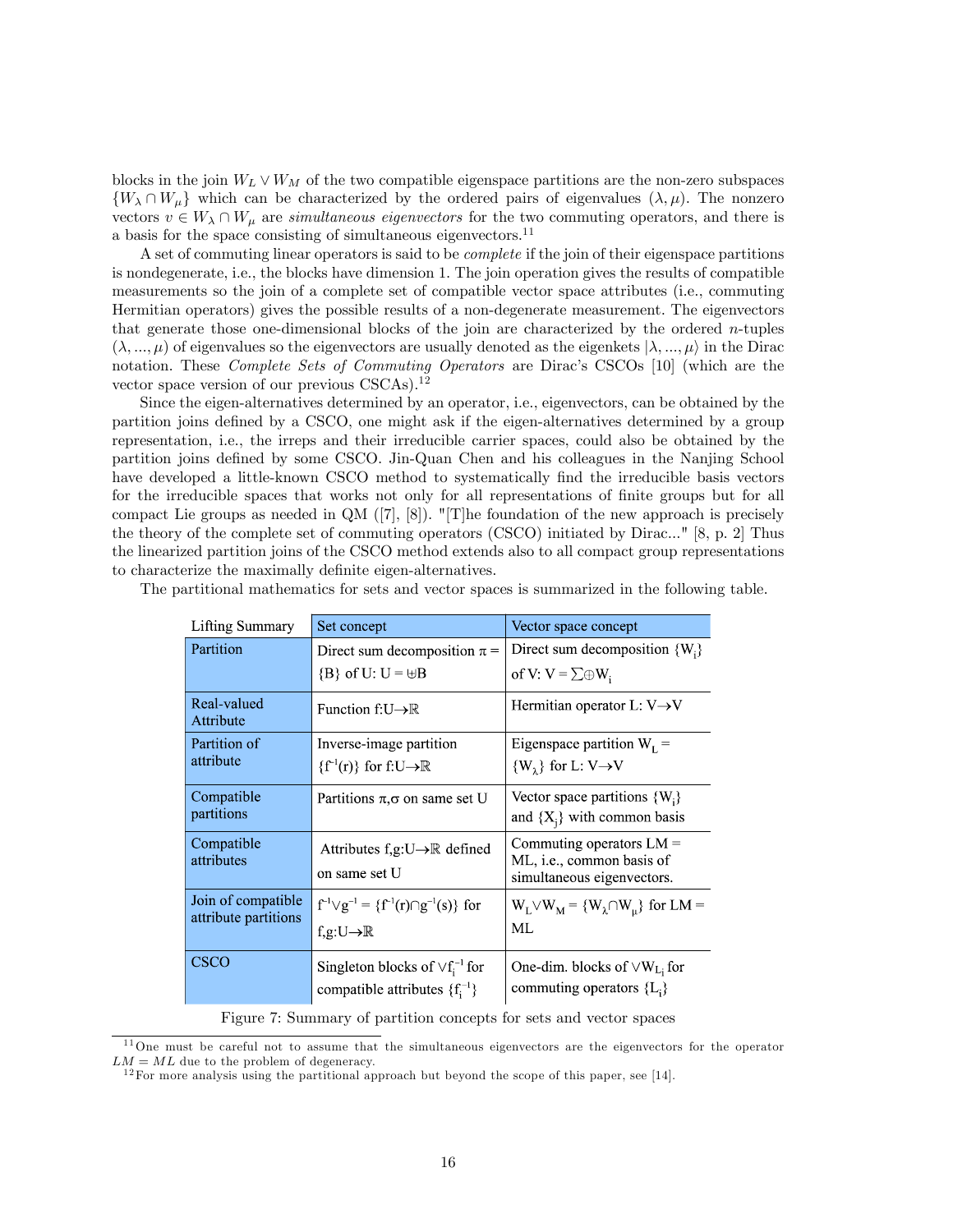# 5 "Quantum Mechanics" over sets

# 5.1 Toy models of QM over finite fields

In the tradition of "toy models" for quantum mechanics, Schumacher and Westmoreland [36], Hanson et al. [21], and Takeuchi, Chang, et al. [41], have recently investigated models of quantum mechanics over finite fields. One finite field stands out over the rest,  $\mathbb{Z}_2$ , since vectors in a vector space over  $\mathbb{Z}_2$ have a natural interpretation, namely as *sets* that are subsets of a universe set. But in any vector space over a finite field, there is no inner product so the first problem in constructing a toy model of QM in this context is the definition of Dirac's brackets. Which aspects of the usual treatment of the brackets should be retained and which aspects should be dropped?

Schumacher and Westmoreland chose to have their brackets continue to have values in the base field, e.g.,  $\mathbb{Z}_2 = \{0,1\}$ , so their "theory does not make use of the idea of probability."[36, p. 919] Instead, the values of 0 and 1 are respectively interpreted modally as *impossible* and *possible* and hence their name of "modal quantum theory." A number of results from full QM carry over to their modal quantum theory, e.g., no-cloning, superdense coding, and teleportation, but without a probability calculus, other results such as Bellís Theorem do not carry over: "in the absence of probabilities and expectation values the Bell approach will not work." [36, p. 921] Similar remarks apply to the other aforementioned toy models all of which have the brackets taking values in the base Öeld.

But all these limitations can be overcome by the different treatment of the brackets based on crossing the sets-to-vector-space bridge in the other direction (essentially using the basis principle in reverse). That yields a full probability calculus for a model of quantum mechanics over sets  $(QM\)/\text{sets})$  using the  $\mathbb{Z}_2$  base field. QM/sets yields a full probability calculus-and it is a familiar calculus, logical probability theory for a finite universe set of outcomes developed by Laplace, Boole, and others. The only difference from that classical calculus is the vector space formulation which allows different (equicardinal) bases or universe sets of outcomes and thus it is "non-commutative." This allows the development of the QM/sets version of QM results such as Bellís Theorem, the indeterminacy principle, double-slit experiments, and much else in the "clear and distinct" context of finite sets.

By developing a sets-version of QM, the concepts and relationships of full QM are represented in a pared-down ultra-simple version that can be seen as representing the essential "logic" of QM. It represents the "logic of QM" in that old sense of "logic" as giving the basic essentials of a theory (even reduced to "zero-oneness"), not in the sense of giving the behavior of propositions in a theory which is the usual "quantum logic"  $[1]$  that was, in effect, based on the usual misdescription of Boolean subset logic as the special case of "propositional" logic.

# 5.2 Vector spaces over  $\mathbb{Z}_2$

 $QM/\text{sets}$  is said to be "over  $\mathbb{Z}_2$ " or "over sets" since the power set  $\wp(U) \cong \mathbb{Z}_2^U$  (for a finite non-empty universe set U) is a vector space over  $\mathbb{Z}_2 = \{0,1\}$  where the subset addition  $S + T$  is the *symmetric* difference (or inequivalence) of subsets, i.e.,  $S + T = S \neq T = S \cup T - S \cap T$  for  $S, T \subseteq U$ . Given a finite universe set  $U = \{u_1, ..., u_n\}$  of cardinality n, the U-basis in  $\mathbb{Z}_2^U$  is the set of singletons  ${u_1}, {u_2}, ..., {u_n}$  and a vector in  $\mathbb{Z}_2^U$  is specified in the U-basis by its  $\mathbb{Z}_2$ -valued characteristic function  $\chi_S : U \to \mathbb{Z}_2$  for an subset  $S \subseteq U$  (e.g., a string of n binary numbers). Similarly, a vector v in  $\mathbb{C}^n$  is specified in terms of an orthonormal basis  $\{|v_i\rangle\}$  by a  $\mathbb{C}\text{-valued function } \langle |v\rangle : \{v_i\} \to \mathbb{C}$ assigning a complex amplitude  $\langle v_i | v \rangle$  to each basis vector. One of the key pieces of mathematical machinery in QM, namely the inner product, does not exist in vector spaces over finite fields but basis-dependent "brackets" can still be defined (see below) and a norm or absolute value can be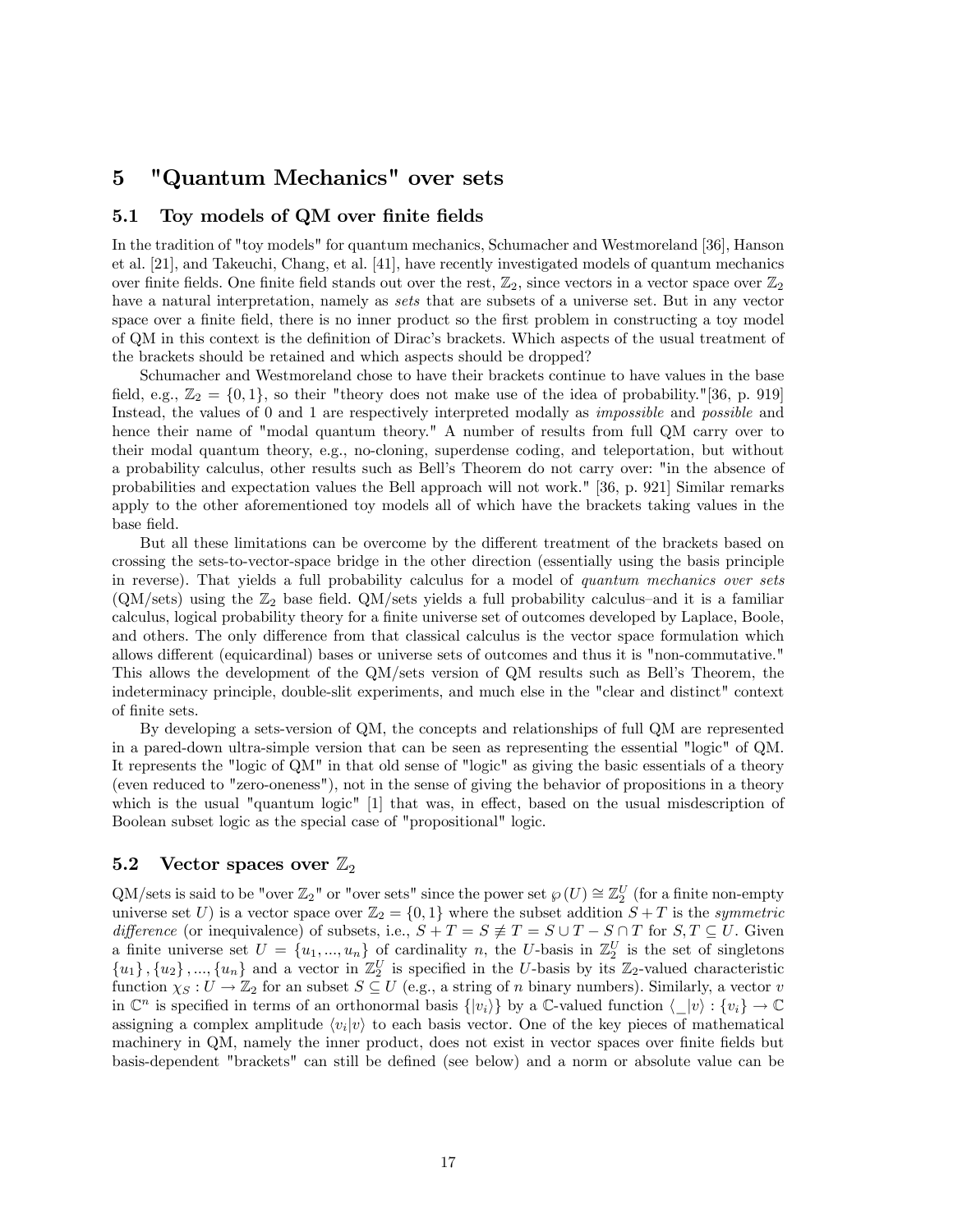defined to play a similar role in the probability algorithm of  $QM/\text{sets}.^{13}$ 

Seeing  $\wp(U)$  as the vector space  $\mathbb{Z}_2^U$  allows different bases in which the vectors can be expressed (as well as the basis-free notion of a vector as a ket, since only the bra is basis-dependent). Consider the simple case of  $U = \{a, b, c\}$  where the U-basis is  $\{a\}$ ,  $\{b\}$ , and  $\{c\}$ . But the three subsets  $\{a, b\}, \{b, c\}, \text{ and } \{a, b, c\}$  also form a basis since:  $\{a, b\} + \{a, b, c\} = \{c\}; \{b, c\} + \{c\} = \{b\}; \text{ and }$  ${a, b} + {b} = {a}$ . These new basis vectors could be considered as the basis-singletons in another equicardinal universe  $U' = \{a', b', c'\}$  where  $a' = \{a, b\}$ ,  $b' = \{b, c\}$ , and  $c' = \{a, b, c\}$ .

In the following ket table, each row is a ket of  $\mathbb{Z}_2^U \cong \mathbb{Z}_2^3$  expressed in the U-basis, the U'-basis, and a  $U''$ -basis.

|               | $U = \{a, b, c\}$   $U' = \{a', b', c'\}$ | $U'' = \{a'', b'', c''\}$ |
|---------------|-------------------------------------------|---------------------------|
| $\{a, b, c\}$ | $\{c'\}$                                  | ${a'',b'',c''}$           |
| $\{a,b\}$     | $\{a'\}$                                  | $\{b^{\prime\prime}\}$    |
| $\{b,c\}$     | $\{b'\}$                                  | $\{b'',c''\}$             |
| $\{a,c\}$     | $\{a',b'\}$                               | $\{c''\}$                 |
| $\{a\}$       | $\{b',c'\}$                               | $\{a^{\prime\prime}\}$    |
| ₹b∤           | $\{a',b',c'\}$                            | $\{a'',b''\}$             |
| ∤c∤           | $\{a',c'\}$                               | $\{a'',c''\}$             |
|               | $\sim$                                    |                           |

Vector space isomorphism:  $\mathbb{Z}_2^3 \cong \wp(U) \cong \wp(U') \cong \wp(U'')$  where row = ket.

#### 5.3 The brackets

In a Hilbert space, the inner product is used to define the amplitudes  $\langle v_i | v \rangle$  and the norm  $|v| =$  $\sqrt{\langle v|v\rangle}$  where the probability algorithm can be formulated using this norm. In a vector space over  $\mathbb{Z}_2$ , the Dirac notation can still be used but in a basis-dependent form (like matrices as opposed to operators) that defines a real-valued norm even though there is no inner product. The kets  $|S\rangle$  for  $S \subseteq U$  are basis-free but the corresponding bras are basis-dependent. For a basis element  $\{u\} \subseteq U$ , the "bra"  $\langle \{u\}\vert_{U} : \wp(U) \to \mathbb{R}$  is defined by the "bracket":

$$
\langle \{u\} |_{U} S \rangle = \begin{cases} 1 \text{ if } u \in S \\ 0 \text{ if } u \notin S \end{cases} = \chi_{S}(u)
$$

Then  $\langle \{u_i\}|_U \{u_j\}\rangle = \chi_{\{u_j\}}(u_i) = \chi_{\{u_i\}}(u_j) = \delta_{ij}$  is the set-version of  $\langle v_i|v_j\rangle = \delta_{ij}$  (for an orthonormal basis  $\{|v_i\rangle\}$ . Assuming a finite U, the "bracket" linearly extends to the more general basis-dependent form (where  $|S|$  is the cardinality of S):

$$
\langle T|_US \rangle = |T \cap S| \text{ for } T, S \subseteq U^{14}
$$

The basis principle can be run in reverse to transport a vector space concept to sets. Consider an orthonormal basis set  $\{|v_i\rangle\}$  in a finite dimensional Hilbert space. Given two subsets  $T, S \subseteq \{|v_i\rangle\}$ of the basis set, consider the unnormalized superpositions  $\psi_T = \sum_{|v_i\rangle \in T} |v_i\rangle$  and  $\psi_S = \sum_{|v_i\rangle \in S} |v_i\rangle$ . Then their inner product in the Hilbert space is  $\langle \psi_T | \psi_S \rangle = |T \cap S|$ , which transports (crossing the bridge in the other direction) to  $\langle T|_US \rangle = |T \cap S|$  for subsets  $T, S \subseteq U$  of the U-basis of  $\mathbb{Z}_2^U$ . In both cases, the bracket gives the size of the overlap or indistinctness of the two vectors or sets.

<sup>13</sup>Often scare quotes, as in "brackets," are used to indicate the named concept in QM/sets as opposed to full QM-although this may also be clear from the context.

<sup>&</sup>lt;sup>14</sup> Thus  $\langle T|_{U} S \rangle = |T \cap S|$  takes values outside the base field of  $\mathbb{Z}_2$  just like the Hamming distance function  $d_H(T, S) = |T + S|$  on vector spaces over  $\mathbb{Z}_2$  in coding theory. [32]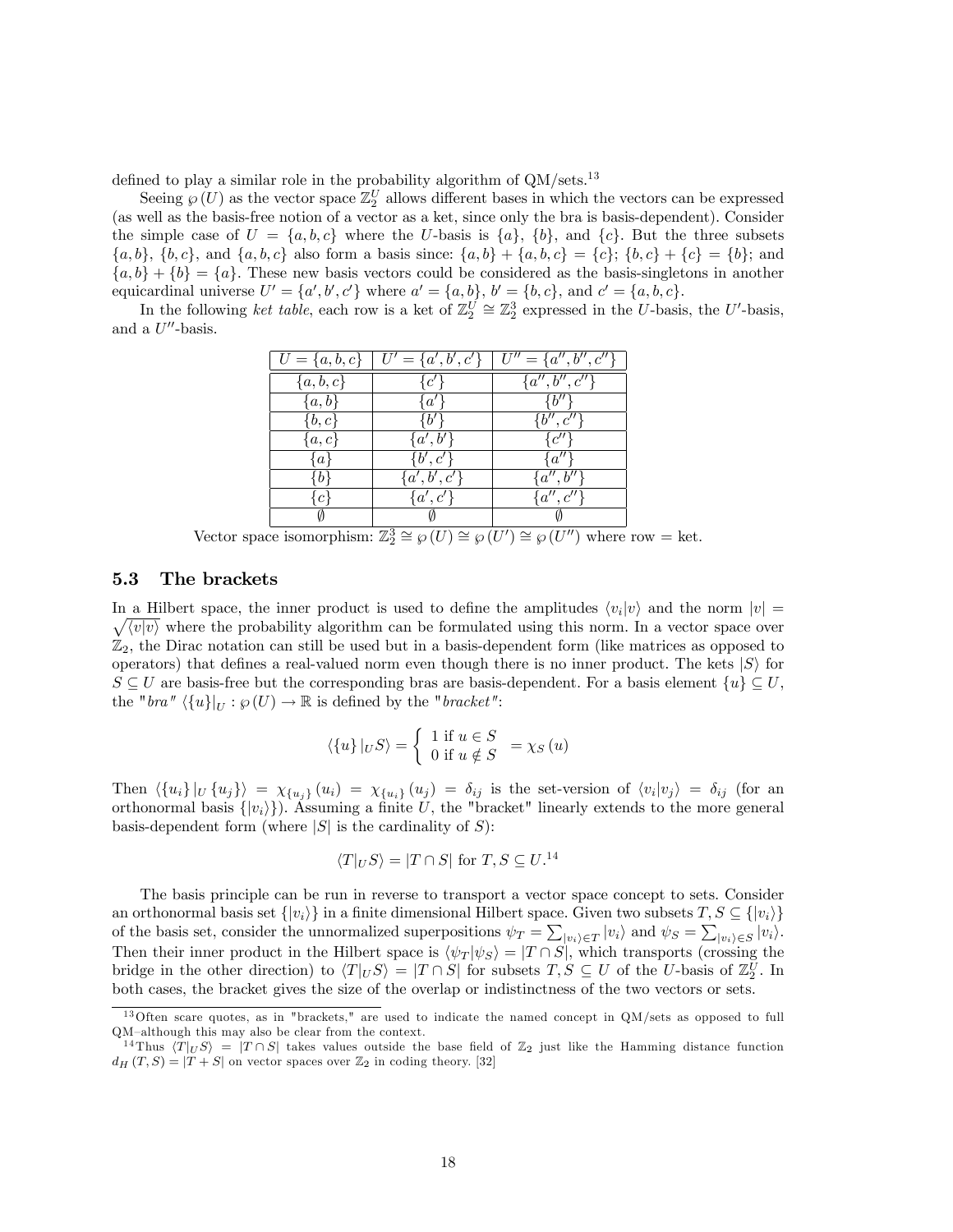## 5.4 Ket-bra resolution

The basis-dependent " $ket-bra$ "  $|\{u\}\rangle \langle \{u\}|_U$  is the "one-dimensional" projection operator:

$$
|\{u\}\rangle \langle \{u\}|_{U} = \{u\} \cap ( ) : \wp (U) \to \wp (U)
$$

and the "ket-bra identity" holds as usual:

$$
\sum_{u \in U} |\{u\}\rangle \langle \{u\}|_{U} = \sum_{u \in U} (\{u\} \cap () ) = I : \wp(U) \to \wp(U)
$$

where the summation is the symmetric difference of sets in  $\mathbb{Z}_2^U$ . The overlap  $\langle T|_U S \rangle$  can be resolved using the "ket-bra identity" in the same basis:  $\langle T|_U S \rangle = \sum_u \langle T|_U \{u\} \rangle \langle \{u\}|_U S \rangle$ . Similarly a ket  $|S\rangle$  for  $S \subseteq U$  can be resolved in the U-basis;

$$
|S\rangle = \sum_{u \in U} |\{u\}\rangle \langle \{u\}|_{U} S \rangle = \sum_{u \in U} \langle \{u\}|_{U} S \rangle |\{u\}\rangle = \sum_{u \in U} |\{u\} \cap S| \{u\}
$$

where a subset  $S \subseteq U$  is just expressed as the sum of the singletons  $\{u\} \subseteq S$ . That is ket-bra resolution in sets. The ket  $|S\rangle$  is the same as the ket  $|S'\rangle$  for some subset  $S' \subseteq U'$  in another U'basis, but when the basis-dependent bra  $\langle \{u\}|_U$  is applied to the ket  $|S\rangle = |S'\rangle$ , then it is the subset  $S \subseteq U$ , not  $S' \subseteq U'$ , that comes outside the ket symbol  $|\rangle$  in  $\langle \{u\} |_{U} S \rangle = |\{u\} \cap S|$ .<sup>15</sup>

## 5.5 The norm

Then the (basis-dependent)  $U\text{-}norm \ \|S\|_U : \wp(U) \to \mathbb{R}$  is defined, as usual, as the square root of the bracket:<sup>16</sup>

$$
\|S\|_U=\sqrt{\langle S|_US\rangle}=\sqrt{|S|}
$$

for  $S \in \wp(U)$  which is the set-version of the basis-free norm  $|\psi| = \sqrt{\langle \psi | \psi \rangle}$  (since the inner product does not depend on the basis). Note that a ket has to be expressed in the U-basis to apply the basis-dependent norm definition so in the above example,  $\|\{a'\}\|_U = \sqrt{2}$  since  $\{a'\} = \{a, b\}$  in the U-basis.

#### 5.6 The Born Rule

For a specific basis  $\{|v_i\rangle\}$  and for any nonzero vector v in a finite dimensional complex vector space,  $|v|^2 = \sum_i \langle v_i | v \rangle \langle v_i | v \rangle^*$  (\* is complex conjugation) whose set version would be:  $||S||_U^2 = \sum_{u \in U} \langle \{u\} |_{U} S \rangle^2$ . Since

$$
|v\rangle = \sum_{i} \langle v_i | v \rangle |v_i\rangle
$$
 and  $|S\rangle = \sum_{u \in U} \langle \{u\} | _U S \rangle | \{u\}\rangle$ ,

applying the Born Rule by squaring the coefficients  $\langle v_i | v \rangle$  and  $\langle \{u\} | _U S \rangle$  (and normalizing) gives the probability sums for the eigen-elements  $v_i$  or  $\{u\}$  given a state v or S respectively in QM and QM/sets:

$$
\sum_{i} \frac{\langle v_i | v \rangle \langle v_i | v \rangle^*}{|v|^2} = 1 \text{ and } \sum_{u} \frac{\langle \{u\} | v S \rangle^2}{\|S\|_U^2} = \sum_{u} \frac{|\{u\} \cap S|}{|S|} = 1
$$

where  $\frac{\langle v_i | v \rangle \langle v_i | v \rangle^*}{|v|^2}$  $\frac{\partial \langle v_i | v \rangle^*}{|v|^2}$  is a 'mysterious' quantum probability while  $\frac{\langle \{u\}|_{U}S \rangle^2}{\|S\|_{U}^2}$  $\frac{||u||_{U}S\rangle^2}{||S||_{U}^2} = \frac{|\{u\}\cap S|}{|S|}$  $\frac{[S^{\dagger} \mid S]}{[S]}$  is the unmysterious Laplacian equal probability  $Pr(\lbrace u \rbrace | S)$  rule for getting u when sampling  $S^{17}$ 

<sup>&</sup>lt;sup>15</sup> The term  $"\{u\} \cap S''$  is not even defined since it is the intersection of subsets of two different universes. One of the luxuries of having a basis independent inner product in QM over C is being able to ignore bases in the bra-ket notation.

<sup>&</sup>lt;sup>16</sup>We use the double-line notation  $||S||_{II}$  for the norm of a set to distinguish it from the single-line notation  $|S|$  for the cardinality of a set, whereas the customary absolute value notation for the norm of a vector in full QM is  $|v|$ .

<sup>&</sup>lt;sup>17</sup>Note that there is no notion of a normalized vector in a vector space over  $\mathbb{Z}_2$  (another consequence of the lack of an inner product). The normalization is, as it were, postponed to the probability algorithm which is computed in the rationals.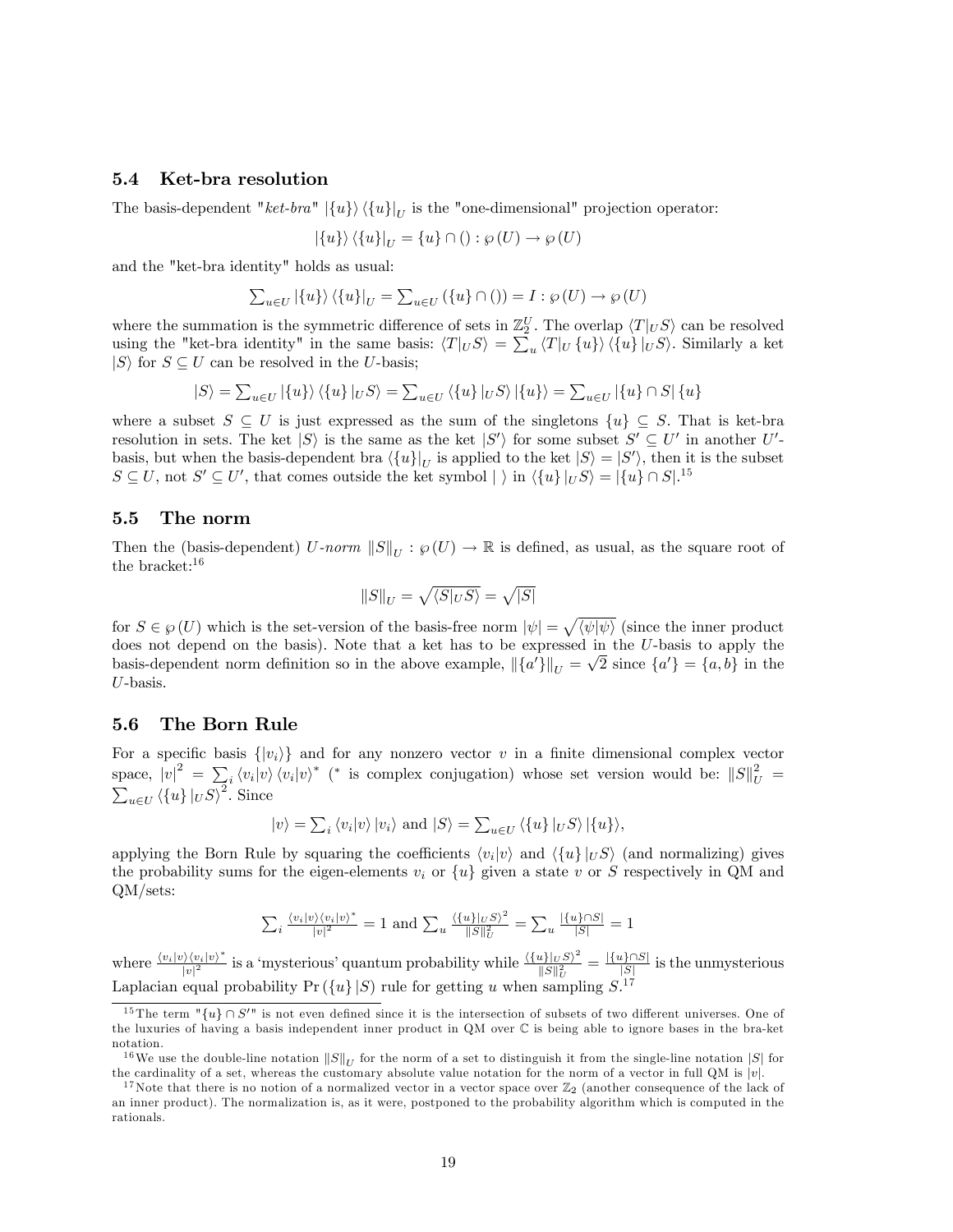### 5.7 Spectral decomposition on sets

An observable, i.e., a Hermitian operator, on a Hilbert space has a home basis set of orthonormal eigenvectors. In a similar manner, a real-valued attribute  $f: U \to \mathbb{R}$  defined on U has the Ubasis as its "home basis set." The connection between the numerical attributes  $f: U \to \mathbb{R}$  of  $QM/\text{sets}$  and the Hermitian operators of full QM can be established by "seeing" the function f as a formal operator:  $f \restriction (): \wp(U) \to \wp(U)$ . Applied to the basis elements  $\{u\} \subseteq U$ , we may write  $f \restriction \{u\} = f(u) \restriction u$  as the set-version of an eigenvalue equation applied to an eigenvector, where the multiplication  $r \{u\}$  is only formal (read  $r \{u\}$  as: the function f takes the value r on  $\{u\}$ ). Then for any subset  $S \subseteq f^{-1}(r)$  where f is constant, we may also formally write:  $f \restriction S = rS$  as an "eigenvalue equation" satisfied by all the "eigenvectors" S in the "eigenspace"  $\wp(f^{-1}(r))$ , a subspace of  $\wp(U)$ , for the "eigenvalue" r. The "eigenspaces"  $\wp(f^{-1}(r))$  give a direct sum decomposition (i.e., a vector-space partition) of the whole space  $\wp(U) = \sum_r \oplus \wp(U_r^{-1}(r))$ , just as the set partition  $f^{-1} = \{f^{-1}(r)\}\gamma$  gives a direct sum decomposition of the set  $U = \biguplus_r f^{-1}(r)$ . Since  $f^{-1}(r) \cap (): \wp(U) \to \wp(U)$  is the projection operator<sup>18</sup> to the "eigenspace"  $\wp(f^{-1}(r))$  for the "eigenvalue" r, we have the "spectral decomposition" of a U-attribute  $f: U \to \mathbb{R}$  in QM/sets analogous to the spectral decomposition of a Hermitian operator  $L = \sum_{\lambda} \lambda P_{\lambda}$  in QM:

$$
f \upharpoonright () = \sum_{r} r \left( f^{-1}(r) \cap () \right) : \wp(U) \to \wp(U)
$$

$$
L = \sum_{\lambda} \lambda P_{\lambda} : V \to V
$$

Spectral decomposition of operators in QM/sets and in QM.

When the base field increases from  $\mathbb{Z}_2$  to  $\mathbb{C}$ , then the formal multiplication  $r(f^{-1}(r) \cap ()$  is internalized as an actual multiplication, and the projection operator  $f^{-1}(r) \cap ($  on sets becomes a projection operator on a vector space over  $\mathbb C$ . Thus the operator representation  $L = \sum_{\lambda} \lambda P_{\lambda}$  of an observable numerical attribute is just the internalization of a numerical attribute made possible by the enriched base field C. Similarly, the set brackets  $\langle T|_U S \rangle$  taking values outside the base field  $\mathbb{Z}_2$ become internalized as an inner product with the same enrichment of the base field.

It is the comparative "poverty" of the base field  $\mathbb{Z}_2$  that requires the QM/sets "brackets" to take "de-internalized" or "externalized" values outside the base field and for a formal multiplication to be used in the "operator" representation  $f \restriction ( ) = \sum_r r \left( f^{-1}(r) \cap ( ) \right)$  of a numerical attribute  $f : U \to$ R. Or put the other way around, the only numerical attributes that can be internally represented in  $\wp(U) \cong \mathbb{Z}_2^U$  are the characteristic functions  $\chi_S : U \to \mathbb{Z}_2$  that are internally represented in the U-basis as the projection operators  $S \cap ( ) : \varphi(U) \to \varphi(U)$ .

In the engineering literature, eigenvalues are seen as "stretching or shrinking factors" but that is not their role in QM. The whole machinery of eigenvectors [e.g.,  $f \upharpoonright S = rS$  for  $S \subseteq f^{-1}(r)$  in sets], eigenspaces [e.g.,  $\wp(f^{-1}(r))$ ], and eigenvalues [e.g.,  $f(u) = r$ ] in full QM is a way of representing a numerical attribute [e.g.,  $f: U \to \mathbb{R}$  in the set case] *inside* a vector space that has a rich enough base field.

### 5.8 Completeness and orthogonality of projection operators

The usual completeness and orthogonality conditions on eigenspaces also have set-versions in QM over  $\mathbb{Z}_2$ :

1. completeness:  $\sum_{\lambda} P_{\lambda} = I : V \to V$  has the set-version:  $\sum_{r} f^{-1}(r) \cap ( ) = I : \wp(U) \to \wp(U)$ , and

<sup>&</sup>lt;sup>18</sup> Since  $\wp(U)$  is now interpreted as a vector space, it should be noted that the projection operator  $T \cap ( ) : \wp(U) \rightarrow$  $\wp(U)$  is not only idempotent but linear, i.e.,  $(T \cap S_1) + (T \cap S_2) = T \cap (S_1 + S_2)$ . Indeed, this is the distributive law when  $\wp(U)$  is interpreted as a Boolean ring.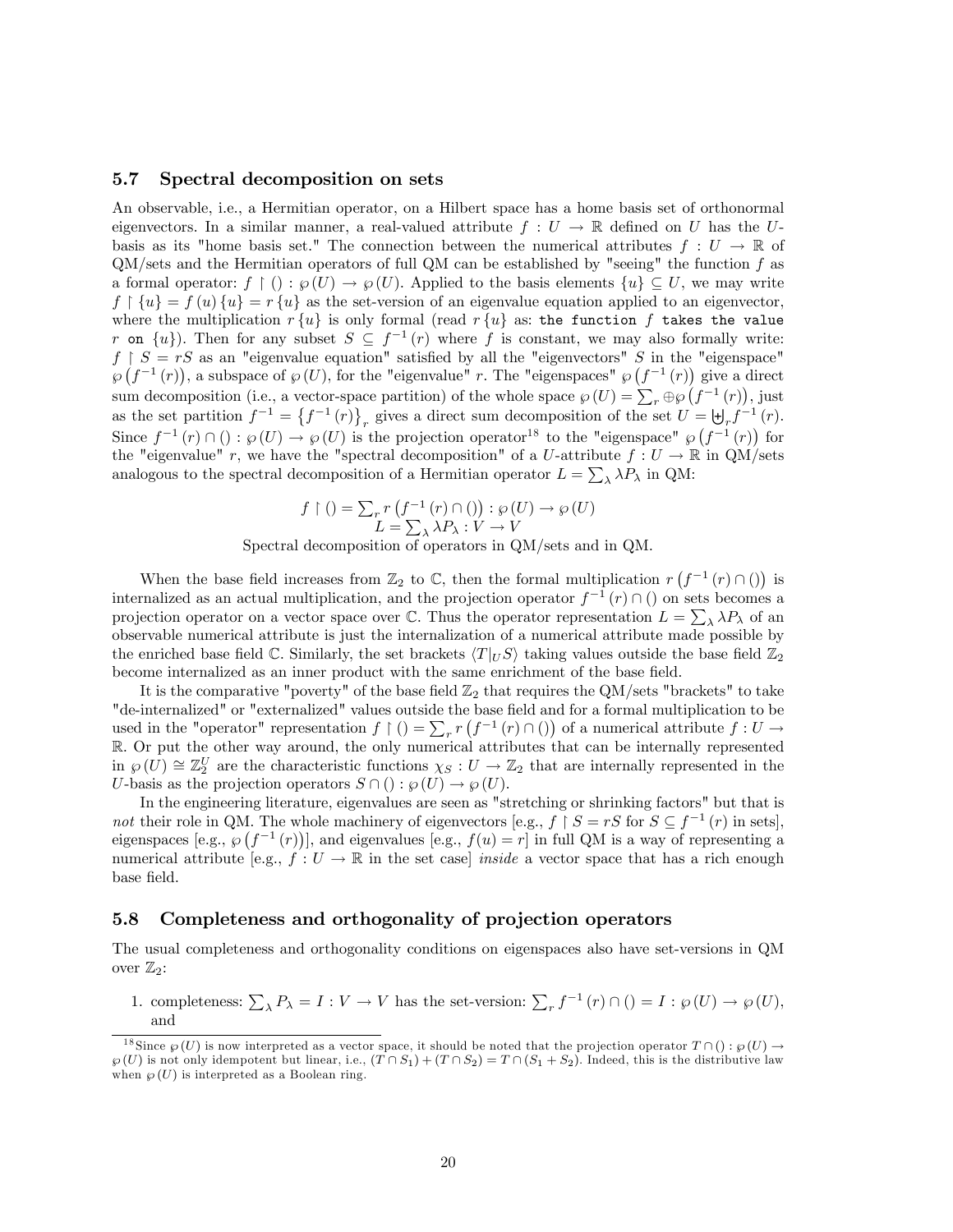2. orthogonality: for  $\lambda \neq \lambda', P_{\lambda}P_{\lambda'} = 0 : V \to V$  (where 0 is the zero operator) has the set-version: for  $r \neq r'$ ,  $[f^{-1}(r) \cap ()] [f^{-1}(r') \cap ()] = \emptyset \cap () : \wp(U) \rightarrow \wp(U).^{19}$ 

## 5.9 Measurement in QM/sets

The Pythagorean results (for the complete and orthogonal projection operators):

$$
|v|^2 = \sum_{\lambda} |P_{\lambda}(v)|^2
$$
 and  $||S||_U^2 = \sum_{r} ||f^{-1}(r) \cap S||_U^2$ ,

give the probabilities for measuring attributes. Since

$$
|S| = ||S||_{U}^{2} = \sum_{r} ||f^{-1}(r) \cap S||_{U}^{2} = \sum_{r} |f^{-1}(r) \cap S|
$$
"Pythagorean Theorem" for sets

we have in QM and in QM/sets:

$$
\sum_{\lambda} \frac{|P_{\lambda}(v)|^2}{|v|^2} = 1 \text{ and } \sum_{r} \frac{\left\|f^{-1}(r) \cap S\right\|_{U}^2}{\|S\|_{U}^2} = \sum_{r} \frac{|f^{-1}(r) \cap S|}{|S|} = 1
$$

where  $\frac{|P_{\lambda}(v)|^2}{|v|^2}$  $\frac{|\lambda(v)|^2}{|v|^2}$  is the quantum probability of getting  $\lambda$  in an L-measurement of v while  $\frac{|f^{-1}(r) \cap S|}{|S|}$  has the rather unmysterious interpretation of the probability  $Pr(r|S)$  of the random variable  $f: U \to \mathbb{R}$ having the "eigen-value" r when sampling  $S \subseteq U$ . Thus the set-version of the Born Rule is not some weird "quantum" notion of probability on sets but the perfectly ordinary Laplace-Boole rule for the conditional probability  $Pr(r|S) = \frac{|f^{-1}(r) \cap S|}{|S|}$ , given  $S \subseteq U$ , of a random variable  $f : U \to \mathbb{R}$  having the value r.

The collecting-together of some eigen-elements  $\{u\} \subseteq U$  into a subset  $S \subseteq U$  to form an "indefinite element" S has the vector sum  $|S\rangle = \sum_{u \in U} \langle \{u\} |_{U} S \rangle \{u\}$  in the vector space  $\wp(U)$  over  $\mathbb{Z}_2$  giving the superposition version of the indefinite element. This "cements" the interpretation of "collecting together" in sets as superposition in vector spaces.

The indefinite element S is being "measured" using the "observable"  $f$  where the probability  $Pr(r|S)$  of getting the "eigenvalue" r is  $\frac{|f^{-1}(r) \cap S|}{|S|}$  and where the "damned quantum jump" goes from S to the "projected resultant state"  $f^{-1}(r) \cap S$  which is in the "eigenspace"  $\wp(f^{-1}(r))$  for that "eigenvalue" r.

The partition operation in QM/sets that describes "measurement" is the partition join of the partition  $\{S, S^c\}$  and  $f^{-1} = \{f^{-1}(r)\}\$ so that the initial "pure state" S (as a mini-blob) is refined into the "mixture"  $\{f^{-1}(r) \cap S\}$  of possible resultant states. The other states  $\{f^{-1}(r) \cap S^c\}$  in the join  $f^{-1} \vee \{S, S^c\}$  are not possible or "potential" states starting from S. The "state" resulting from the "measurement" represents a more-definite element  $f^{-1}(r) \cap S$  that now has the definite f-value of  $r$ so a second measurement would yield the same "eigenvalue" r with probability  $Pr(r|f^{-1}(r) \cap S)$  =  $\frac{|f^{-1}(r) \cap [f^{-1}(r) \cap S]|}{|f^{-1}(r) \cap S|} = \frac{|f^{-1}(r) \cap S|}{|f^{-1}(r) \cap S|} = 1$  and the same vector  $f^{-1}(r) \cap [f^{-1}(r) \cap S] = f^{-1}(r) \cap S$  using the idempotency of the set-version of projection operators-*all analogous* to the standard Dirac-von-Neumann treatment of measurement.<sup>20</sup>

<sup>&</sup>lt;sup>19</sup>Note that in spite of the lack of an inner product, the orthogonality of projection operators  $S \cap ($  is perfectly well defined in QM/sets where it boils down to the disjointness of subsets, i.e., the cardinality of their overlap (instead of their inner product) being 0.

<sup>20</sup> See [14] and [15] for a more extensive treatment of measurement using density matrices in both full QM and QM/sets.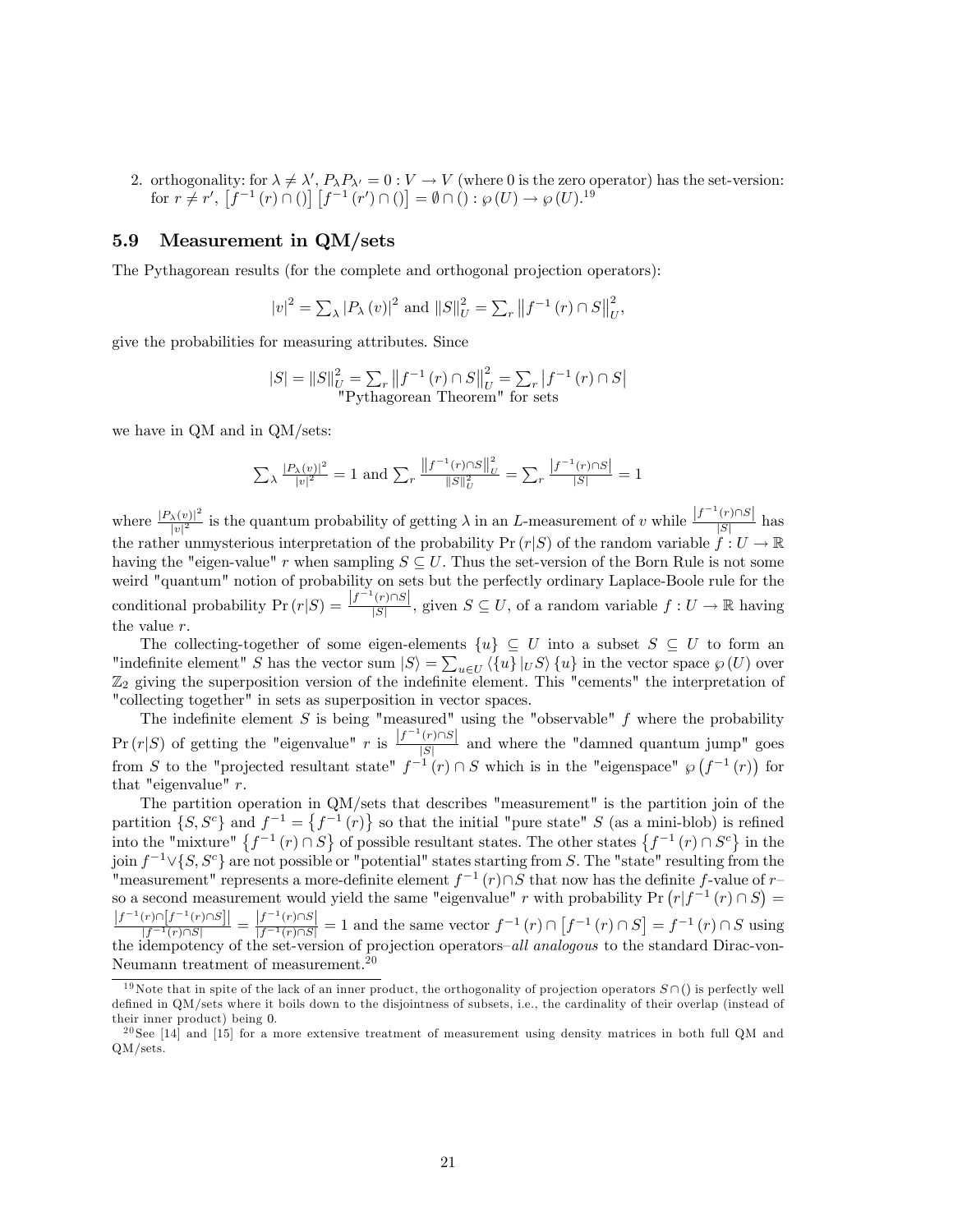# 5.10 Summary of QM/sets

These set-versions are summarized in the following table for a finite  $U$  and a finite dimensional Hilbert space V with  $\{|v_i\rangle\}$  as any orthonormal basis.

| Vector space over $\mathbb{Z}_2$ : QM/sets                                                                                                                                                                            | Hilbert space case: QM over $\mathbb C$                                                                                                                       |
|-----------------------------------------------------------------------------------------------------------------------------------------------------------------------------------------------------------------------|---------------------------------------------------------------------------------------------------------------------------------------------------------------|
| Projections: $S \cap ( ) : \wp(U) \rightarrow \wp(U)$                                                                                                                                                                 | $P: V \to V$                                                                                                                                                  |
| Spectral Decomp.: $f \restriction ( ) = \sum_r r(f^{-1}(r) \cap ( ))$                                                                                                                                                 | $L=\sum_{\lambda} \lambda P_{\lambda}$                                                                                                                        |
| Compl.: $\sum_{r} f^{-1}(r) \cap ( ) = I : \wp(U) \rightarrow \wp(U)$                                                                                                                                                 | $\sum_{\lambda} P_{\lambda} = I$                                                                                                                              |
| Orthog.: $r \neq r'$ , $ f^{-1}(r) \cap ()   f^{-1}(r') \cap ()  = \emptyset \cap ()$                                                                                                                                 | $\lambda \neq \lambda', P_{\lambda}P_{\lambda'}=0$                                                                                                            |
| Brackets: $\langle S _U T \rangle =  S \cap T  =$ overlap of $S, T \subseteq U$                                                                                                                                       | $\langle \psi   \varphi \rangle$ = "overlap" of $\psi$ and $\varphi$                                                                                          |
| Ket-bra: $\sum_{u\in U}  \{u\}\rangle \langle \{u\} _U = \sum_{u\in U} (\{u\} \cap () ) = I$                                                                                                                          | $\sum_i  v_i\rangle \langle v_i  = I$                                                                                                                         |
| Resolution: $\langle S _U T \rangle = \sum_u \langle S _U \{u\} \rangle \langle \{u\} _U T \rangle$                                                                                                                   | $\langle \psi   \varphi \rangle = \sum_i \langle \psi   v_i \rangle \langle v_i   \varphi \rangle$                                                            |
| Norm: $  S  _U = \sqrt{\langle S _U S \rangle} = \sqrt{ S }$ where $S \subseteq U$                                                                                                                                    | $ \psi  = \sqrt{\langle \psi   \psi \rangle}$                                                                                                                 |
|                                                                                                                                                                                                                       | $\left \psi\right ^2 = \sum_i \left\langle v_i \psi\right\rangle^* \left\langle v_i \psi\right\rangle$                                                        |
| Pythagoras: $  S  _U^2 = \sum_{u \in U} \langle \{u\}  _{U} S \rangle^2 =  S $<br>Laplace: $S \neq \emptyset$ , $\sum_{u \in U} \frac{\langle \{u\}  _{U} S \rangle^2}{  S  _U^2} = \sum_{u \in S} \frac{1}{ S } = 1$ | $ \psi\rangle \neq 0$ , $\sum_i \frac{\langle v_i   \psi \rangle^* \langle v_i   \psi \rangle}{ v_i ^2} = \frac{ \langle v_i   \psi \rangle ^2}{ v_i ^2} = 1$ |
| Born: $ S\rangle = \sum_{u \in U} \langle \{u\}  _{U} S \rangle  \{u\}\rangle$ , Pr $(\{u\}   S) = \frac{\overline{\langle \{u\}  _{U} S \rangle^2}}{  S  _{\gamma}^2}$                                               | $ \psi\rangle = \sum_i \langle v_i   \psi \rangle  v_i\rangle$ , Pr $(v_i   \psi) = \frac{ \langle v_i   \psi \rangle ^2}{ \psi ^2}$                          |
| $  S  _U^2 = \sum_r   f^{-1}(r) \cap S  _U^2 = \sum_r  f^{-1}(r) \cap S  =  S $                                                                                                                                       | $\left \psi\right ^2 = \sum_{\lambda} \left P_{\lambda}\left(\psi\right)\right ^2$                                                                            |
| $S \neq \emptyset$ , $\sum_{r} \frac{\left\ f^{-1}(r) \cap S\right\ _{U}^{2}}{\ S\ _{U}^{2}} = \sum_{r} \frac{\left f^{-1}(r) \cap S\right }{ S } = 1$                                                                | $ \psi\rangle \neq 0$ , $\sum_{\lambda} \frac{ P_{\lambda}(\psi) ^2}{ \psi ^2} = 1$                                                                           |
| Measurement: $Pr(r S) = \frac{  f^{-1}(r) \cap S  _U^2}{  S  _U^2} = \frac{ f^{-1}(r) \cap S }{ S }$                                                                                                                  | $\Pr\left(\lambda \psi\right) = \frac{ P_{\lambda}(\psi) ^2}{ \psi ^2}$                                                                                       |
| Probability mathematics for $OM$ over $\mathbb{Z}_{2}$ and for $OM$ over $\mathbb{C}$                                                                                                                                 |                                                                                                                                                               |

Probability mathematics for QM over  $\mathbb{Z}_2$  and for QM over  $\mathbb C$ 

# 5.11 A glance back at full QM

QM/sets is more than just a pedagogical model in the sense that when some particularly "mysterious" process like measurement can be clearly and distinctly modeled in QM/sets, then it casts some sense-making light back on full QM. A good example is von Neumannís distinction between Type 1 measurement-like processes and Type 2 processes of unitary evolution described by Schrödinger's equation [43]. In QM/sets, we have seen that "measurement" is a distinction-making process described by the partition join operation. In terms of the lattice of set partitions, such a "Type 1" process moves up in the lattice to more refined partitions.<sup>21</sup> This means in  $QM/\text{sets}$  that a "Type 2" evolution would be a distinction-preserving process that, as it were, moves horizontally in the lattice of partitions.



Figure 8: "Type 1" distinction-making and "Type 2" distinction-preserving processes in QM/sets

<sup>&</sup>lt;sup>21</sup> The usual notion of refinement of partitions, i.e.,  $\pi = \{B\}$  is more (or equally) refined than  $\sigma = \{C\}$ , denoted  $\sigma \preceq \pi$ , if for each  $B \in \pi$ , there is a  $C \in \sigma$  such that  $B \subseteq C$ , is just the inclusion relation on distinctions, i.e.,  $\sigma \preceq \pi$ iff dit  $(\sigma) \subseteq$  dit  $(\pi)$ .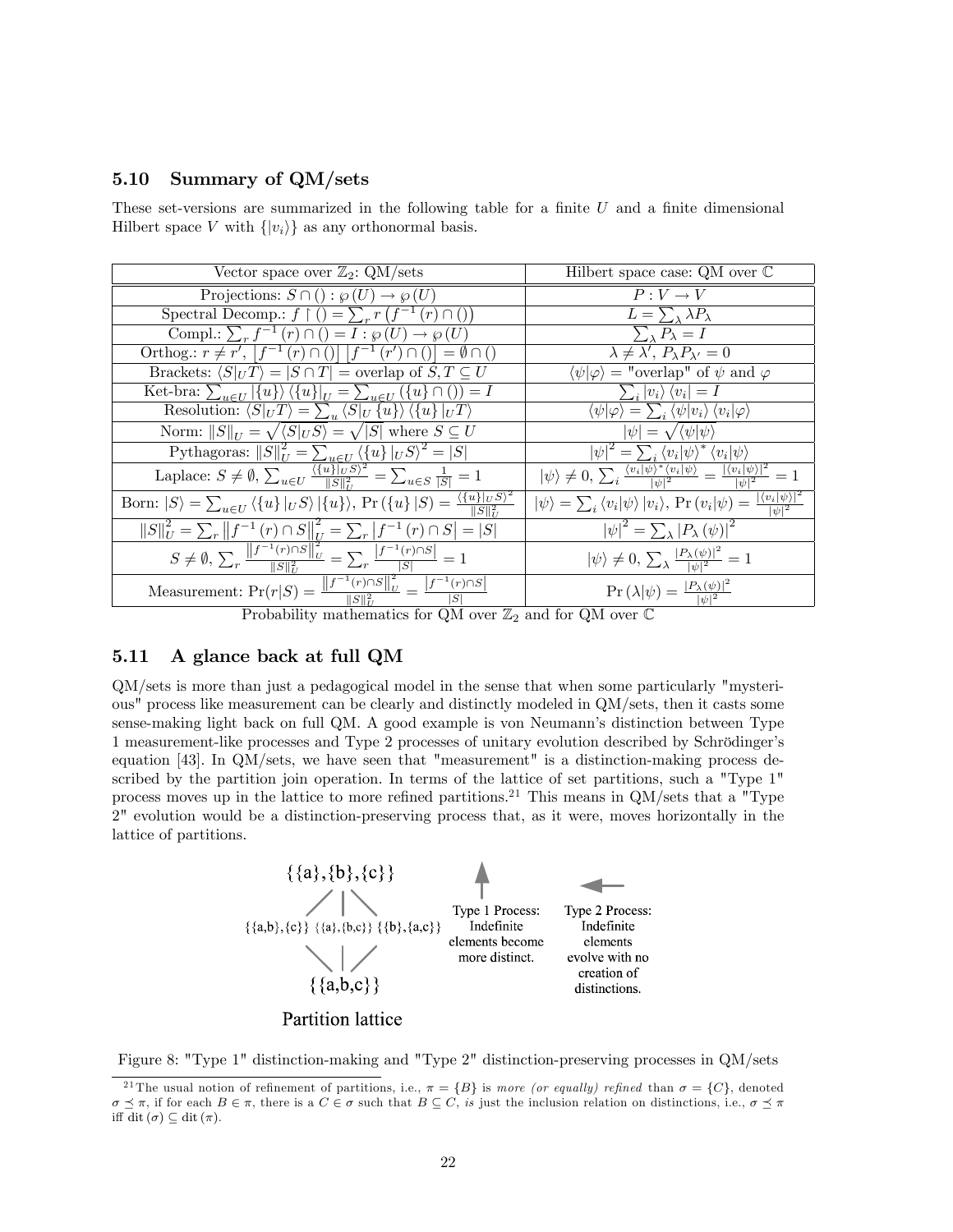A linear transformation  $\wp(U) \to \wp(U)$  that keeps distinct vectors distinct (i.e., preserves distinctions) is just a non-singular transformation.<sup>22</sup> This means that a Type 2 process in full QM should be a process that preserves the degree of distinctness and indistinctness. Given two normalized quantum states  $\psi$  and  $\varphi$ , the brackets  $\langle \psi | \varphi \rangle$  can be interpreted as the degree of indistinctness of the states with the extreme values of  $\langle \psi | \varphi \rangle = 1$  for full indistinctness, i.e.,  $\psi = \varphi$ , and  $\langle \psi | \varphi \rangle = 0$  for zero indistinctness, i.e., the full distinctness of orthogonality. Hence under this partitional approach to understanding or making sense of QM, the Type 2 processes are the ones that preserve the degree of indistinctness  $\langle \psi | \varphi \rangle$ , i.e., the unitary transformations.

There has been much concern and mystery in the foundations of quantum mechanics about the Type 1 measurement processes—in contrast to the clarity of describing the Type 2 processes as unitary transformations. We have seen that this question can be answered at the mathematical level by the partition join operation.<sup>23</sup> The mathematical description of a measurement in  $QM/sets$  as the join of compatible set-partitions lifts to the mathematical description of a measurement in full QM as the join of compatible vector-space partitions. Using the respective partition join operations, a complete set of compatible attributes (CSCA) gives a non-degenerate measurement in QM/sets, and a complete set of commuting operators (CSCO) gives a non-degenerate measurement in full QM. Thus the clear distinction between "Type 1" distinction-making and "Type 2" distinction-preserving processes in QM/sets makes sense of the von Neumann Type 1 distinction-making measurements and Type 2 distinction-preserving unitary transformations in full QM.

# 6 Final remarks

There are two meta-physical visions of reality suggested by classical physics (objectively definite reality) and by quantum physics (objectively indefinite reality). The problem of interpreting QM is essentially the problem of making sense out of the notion of objective indefiniteness. Our sensemaking strategy was to follow the lead of the mathematics.

The definiteness of classical physics is associated with the notion of a subset and is expressed in the classical Boolean logic of subsets. The indefiniteness of quantum physics is associated with the notion of a quotient set, equivalence relation, or partition, and the corresponding logic is the recently developed logic of partitions [12]. Moreover, those associated notions of subsets and quotient sets are category-theoretically dual to one another, so from that viewpoint, those are the only two possible frameworks to describe reality. Common sense and classical physics assumes the objectively definite type of reality, but quantum physics strongly indicates an objectively indefinite reality at the quantum level. Hence our approach to interpreting quantum mechanics is not flights of fantasy (e.g., about many worlds or realms of hidden variables) but is trying to make sense out of objective indefiniteness.

Our sense-making strategy was implemented by developing the mathematics of partitions at the connected conceptual levels of sets and vector spaces. Set concepts are transported to (complex) vector spaces to yield the mathematical machinery of full QM, and the complex vector space concepts of full QM are transported to the set-like vector spaces over  $\mathbb{Z}_2$  to yield the rather fulsome pedagogical model of quantum mechanics over sets or QM/sets.

In this manner, we have tried to use partition concepts to make sense of objective indefiniteness and thus to interpret quantum mechanics.

<sup>&</sup>lt;sup>22</sup> Thus the gates in quantum computing over  $\mathbb{Z}_2$  are the non-singular linear transformations ([36] and [15]).

<sup>&</sup>lt;sup>23</sup>As emphasized previously, this derivation of the mathematical machinery of QM using the partitional mathematics that describes indefiniteness does not give the purely physical postulates of QM such as the form of the Hamiltonians (which specify the unitary transformations via Stone's Theorem) or the DeBroglie relations involving Planck's constant-or what constitutes a *physical* distinction-making measurement apparatus (that is mathematically described as the join of compatible vector-space partitions).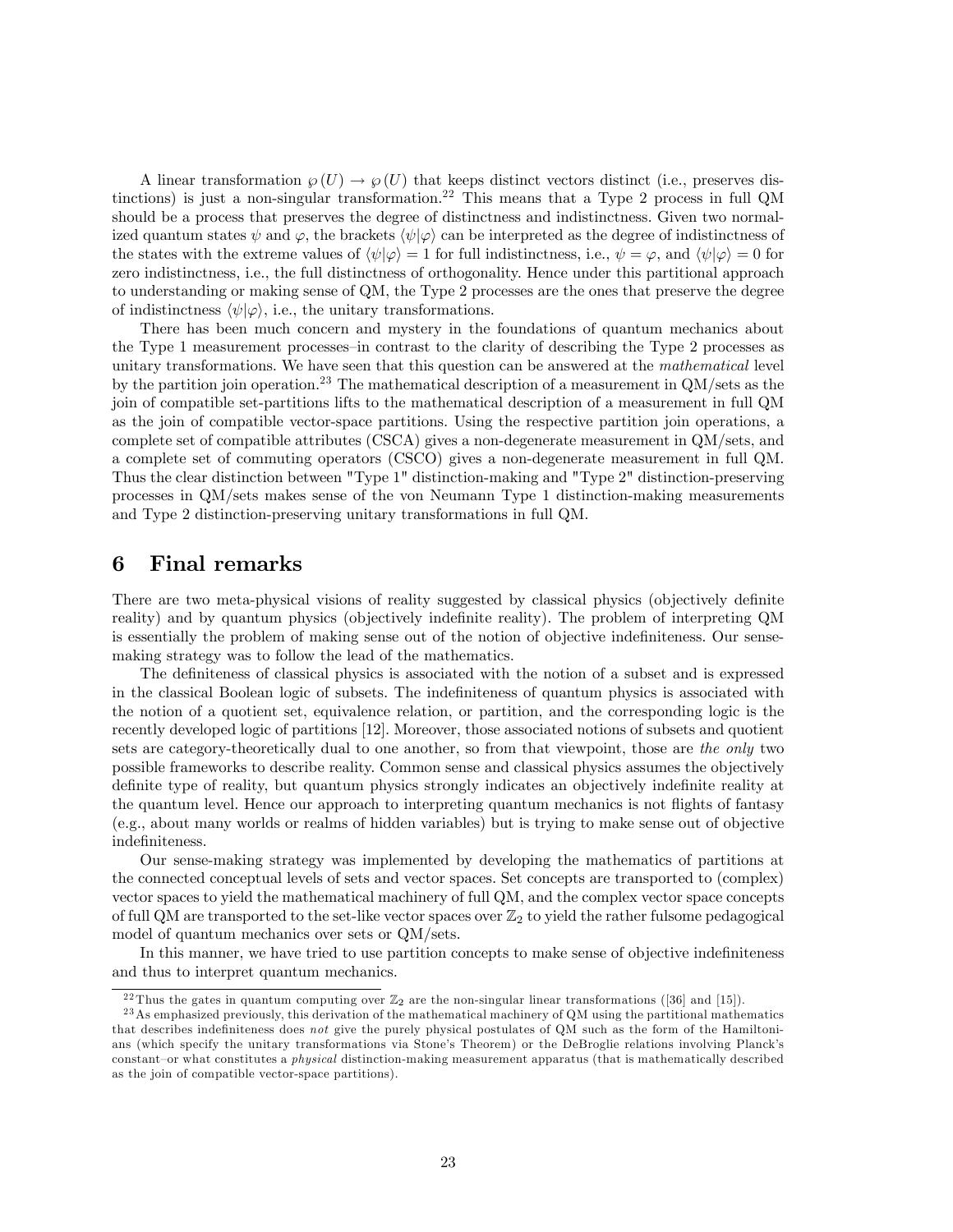# References

- [1] Birkhoff, Garrett and John von Neumann 1936. The Logic of Quantum Mechanics. Annals of Mathematics. 37 (4): 823-43.
- [2] Boole, George 1854. An Investigation of the Laws of Thought on which are founded the Mathematical Theories of Logic and Probabilities. Cambridge: Macmillan and Co.
- [3] Brading, Katherine and Harvey R. Brown 2003. Symmetries and Noether's theorems. In Symmetries in Physics: Philosophical Reflections. Katherine Brading and Elena Castellani eds., Cambridge UK: Cambridge University Press: 89-109.
- [4] Busch, P. and G. Jaeger 2010. Unsharp Quantum Reality. Foundations of Physics. 40: 1341- 1367.
- [5] Castellani, Elena, Ed. 1998. Interpreting Bodies: Classical and Quantum Objects in Modern Physics. Princeton: Princeton University Press.
- [6] Castellani, Elena 2003. Symmetry and equivalence. In Symmetries in Physics: Philosophical Reflections. Katherine Brading and Elena Castellani eds., Cambridge UK: Cambridge University Press: 425-436.
- [7] Chen, Jin-Quan, Mei-Juan Gao and Guang-Qun Ma 1985. The representation group and its application to space groups. Reviews of Modern Physics. 57 (1): 211-278.
- [8] Chen, Jin-Quan, Jialun Ping and Fan Wang 2002. Group Representation Theory for Physicists  $(2nd \ ed.)$ . Singapore: World Scientific.
- [9] Cohen-Tannoudji, Claude, Bernard Diu and Franck Laloë 2005. Quantum Mechanics: Volumes 1 and 2. New York: John Wiley & Sons.
- [10] Dirac, P. A. M. 1958. The Principles of Quantum Mechanics (4th ed.). Oxford: Clarendon Press.
- [11] Ellerman, David 2009. Counting Distinctions: On the Conceptual Foundations of Shannon's Information Theory. Synthese. 168 (1 May): 119-149. Downloadable at http://www.ellerman.org.
- [12] Ellerman, David 2010. The Logic of Partitions: Introduction to the Dual of the Logic of Subsets. Review of Symbolic Logic. 3 (2 June): 287-350. Downloadable at http://www.ellerman.org.
- [13] Ellerman, David 2013. An Introduction to Logical Entropy and its relation to Shannon Entropy. International Journal of Semantic Computing. 7 (2): 121-145. Downloadable at http://www.ellerman.org.
- [14] Ellerman, David 2013. The Objective Indefiniteness Interpretation of Quantum Mechanics, [quant-ph] arXiv:1210.7659.
- [15] Ellerman, David 2013. Quantum mechanics over sets. [quant-ph] arXiv:1310.8221.
- [16] Ellerman, David (forthcoming). An introduction of partition logic. Logic Journal of the IGPL.
- [17] Falkenburg, Brigitte 2007. Particle Metaphysics: A Critical Account of Subatomic Reality. Berlin: Springer-Verlag.
- [18] Feyerabend, Paul 1983 (orig. 1962). Problems of Microphysics. In Frontiers of Science and Philosophy. Robert G. Colodny ed., Lanham MD: University Press of America: 189-283.
- [19] Fine, Arthur 1986. The Shaky Game: Einstein, Realism, and the Quantum Theory. Chicago: University of Chicago Press.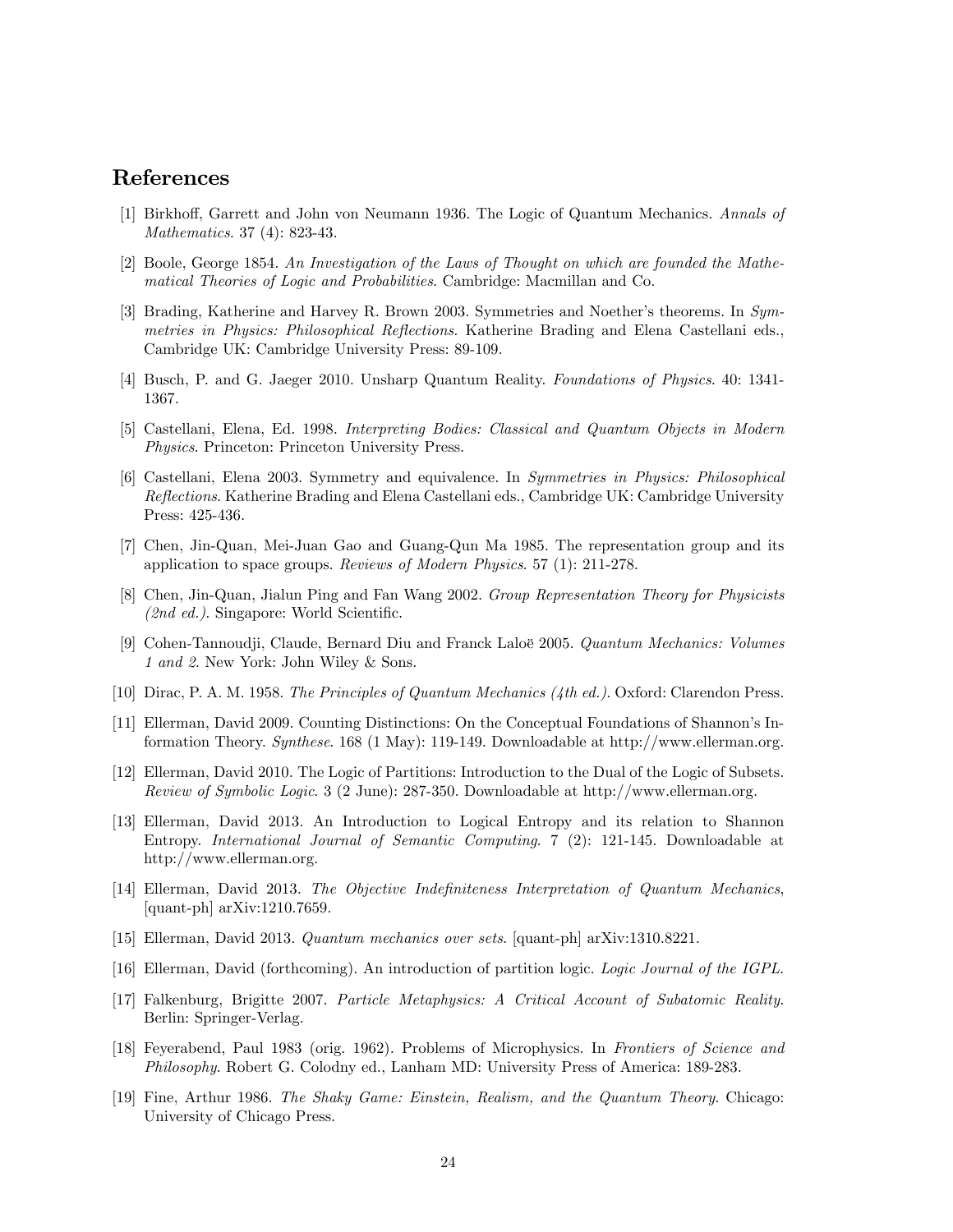- [20] French, Steven and Decio Krause 2003. Quantum Vagueness. Erkenntnis. 59: 97-124.
- [21] Hanson, Andrew J., Gerardo Ortiz, Amr Sabry, and Yu-Tsung Tai 2013. Discrete Quantum Theories. arXiv:1305.3292v1: 13 pages.
- [22] Hardy, L. 1993. Non-locality for two particles without inequalities for almost all entangled states. Phys. Rev. Lett., 71, 1665.
- [23] Healey, Richard 2012. Quantum Theory: A Pragmatist Approach. British Journal for the Philosophy of Science. 63: 729-771.
- [24] Heisenberg, Werner 1958. Physics & Philosophy: The Revolution in Modern Science. New York: Harper Torchbooks.
- [25] Hoffman, Kenneth and Ray Kunze 1961. Linear Algebra. Englewood Cliffs NJ: Prentice-Hall.
- [26] James, William 1952 (1890). The Principles of Psychology (Great Books Series #53). Chicago: Encyclopedia Britannica.
- [27] Jammer, Max 1966. The Conceptual Development of Quantum Mechanics. New York: McGraw-Hill.
- [28] Ladyman, James and Tomasz Bigaj 2010. The Principle of Identity of Indiscernables. and Quantum Mechanics. Philosophy of Science. 77 (January): 117-136.
- [29] Lawvere, F. William and Robert Rosebrugh 2003. Sets for Mathematics. Cambridge: Cambridge University Press.
- [30] Lowe, E. J. 1994. Vague Identity and Quantum Indeterminacy. Analysis. 54 (2): 110-114.
- [31] Mackey, George W. 1993. The Mathematical Papers. In The Collected Works of Eugene Paul Wigner: Vol. 1. Arthur Wightman ed., Berlin: Springer-Verlag: 241-290.
- [32] McEliece, Robert J. 1977. The Theory of Information and Coding: A Mathematical Framework for Communication (Encyclopedia of Mathematics and its Applications, Vol. 3). Reading MA: Addison-Wesley.
- [33] McKenzie, Kerry 2013. Priority and Particle Physics: Ontic Structural Realism as a Fundamentality Thesis. British Journal for the Philosophy of Science. Online doi:10.1093/bjps/axt017.
- [34] Mittelstaedt, Peter 1998. The Constitution of Objects in Kant's Philosophy and in Modern Physics. In Interpreting Bodies: Classical and Quantum Objects in Modern Physics. Elena Castellani ed., Princeton: Princeton University Press: 168-180.
- [35] Roberts, Bryan W. 2011. Group Structural Realism. British Journal for the Philosophy of Science. 62: 47-69.
- [36] Schumacher, B. and M. Westmoreland 2012. Modal Quantum Theory. Foundations of Physics, 42, 918-925.
- [37] Shimony, Abner 1988. The reality of the quantum world. *Scientific American.* 258 (1):  $46-53$ .
- [38] Shimony, Abner 1989a. Conceptual foundations of quantum mechanics. In The New Physics. Paul Davies ed., Cambridge: Cambridge University Press: 373-395.
- [39] Shimony, Abner 1989b. Search for a Worldview Which Can Accommodate Our Knowledge of Microphysics. In *Philosophical Consequences of Quantum Theory: Reflections on Bell's Theo*rem. James T. Cushing and Ernan McMullin eds., Notre Dame, IN: University of Notre Dame Press: 25-37.